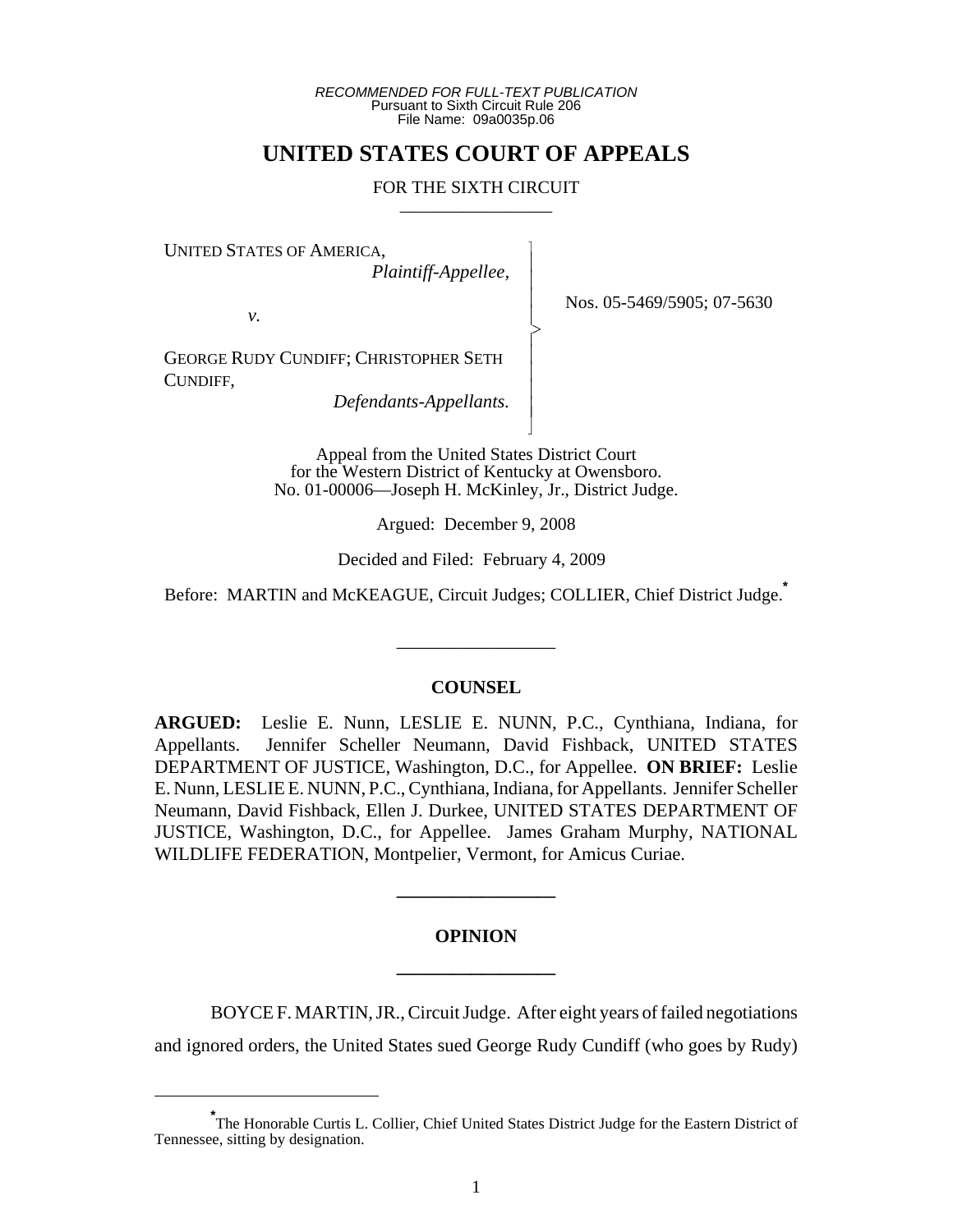and his son, Christopher Seth Cundiff (who goes by Seth), seeking injunctive relief and civil penalties against them for discharging "pollutants" into "waters of the United States" without a permit in violation of the Clean Water Act. 33 U.S.C. § 1362. The district court granted summary judgment for the government, imposed injunctive relief in the form of a restoration plan for the Cundiffs' wetlands, and imposed a civil penalty of \$225,000. All but \$25,000 of that penalty was suspended, however, provided that the Cundiffs implemented the restoration plan. The district court also dismissed the Cundiffs' array of statutory, common law, and constitutional counterclaims. While the original appeal in this case was pending, the Supreme Court issued its splintered ruling in *Rapanos v. United States*, 547 U.S. 715 (2006), which defined the Act's jurisdiction over "waters of the United States." In light of *Rapanos*, we returned the case to the district court to reconsider whether jurisdiction was proper over the Cundiffs' wetlands. The district court determined that it was because the Cundiffs' wetlands were in fact waters of the United States, and the Cundiffs appealed. We affirm the district court on all grounds.

# **I.**

Defendants Rudy and Seth Cundiff own two adjacent tracts of land in Muhlenberg County, Kentucky. Their properties together sit next to Pond and Caney Creeks, which are tributaries of the Green River. The Green River, in turn, flows into the Ohio River. In 1990, Rudy Cundiff bought the southern tract, which contains roughly eighty-five acres of wetlands and an upland area where his house sits. When Rudy bought it, portions of the wetlands contained exceptionally acidic orangish to reddish colored water that had drained out of an abandoned coal mine located on a neighbor's nearby property. As a result, locals referred to the Cundiffs' property as a putrid eyesore, and this stagnant, discolored water caused the wetlands to become a festering mosquito haven—though the Cundiffs knew all this when they bought it.**<sup>1</sup>**

history:

**<sup>1</sup>** Singer-songwriter John Prine has colorfully recounted Muhlenberg County's sordid ecological

And daddy won't you take me back to Muhlenberg County / Down by the Green River where Paradise lay / Well, I'm sorry my son, but you're too late in asking / Mister Peabody's coal train has hauled it away . . . . / Then the coal company came with the world's largest shovel / And they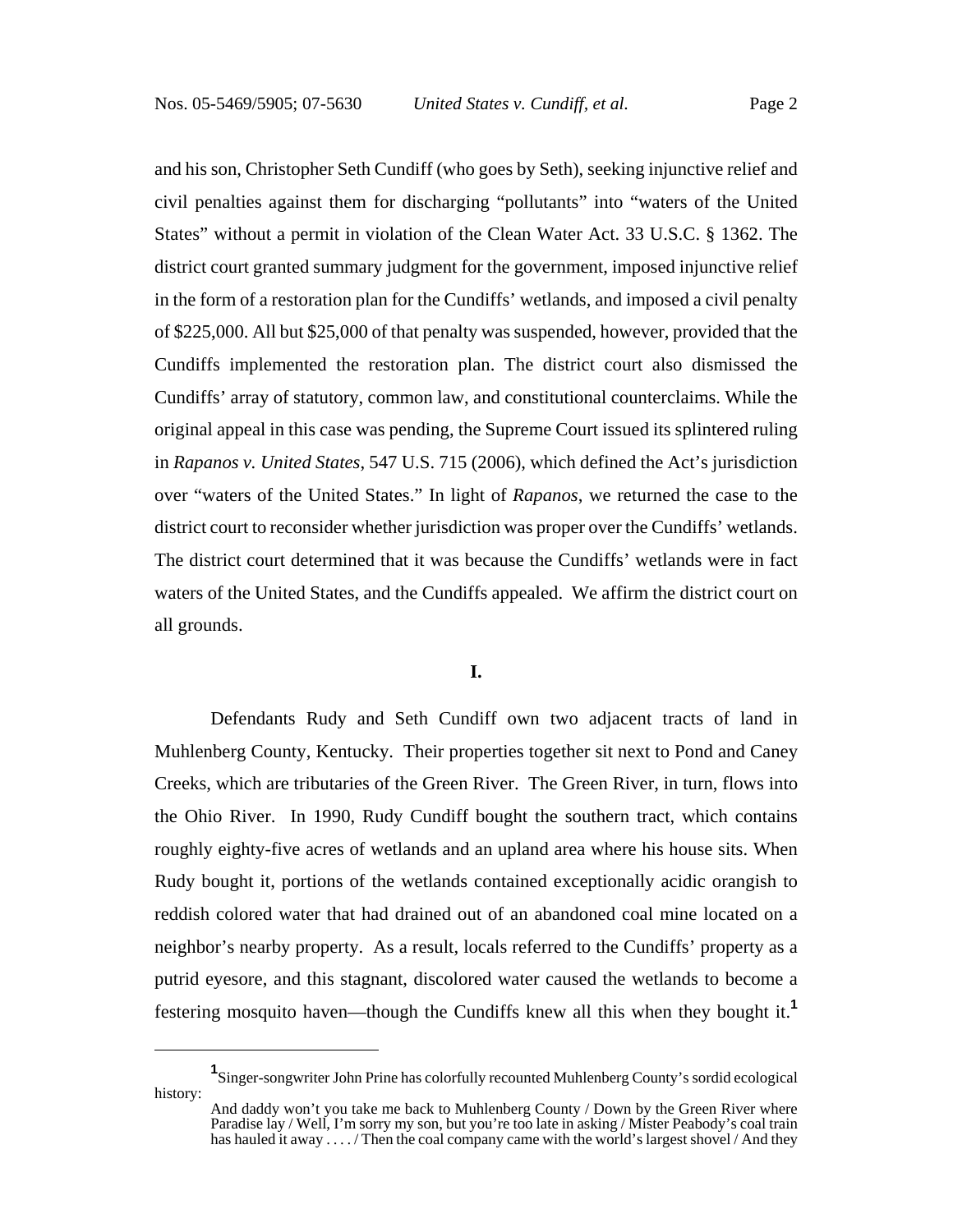Shortly after his purchase, Cundiff began excavating drainage ditches and clearing trees to make the wetlands suitable for farming.

In October 1991, federal officials from the Army Corps of Engineers and state officials from the Kentucky Division of Water observed ditches, artificially filled wetlands, and mechanically cleared land on the wetlands. The Corps suspected possible Clean Water Act violations. Rudy had failed to obtain a section 404 permit as required for such dredging and filling activities, and further inspection revealed that Cundiff had excavated ditches in the wetlands and placed dredged material into them as filler (known as "sidecasting"). Consequently, the Corps sent him a cease-and-desist letter "specifically prohibiting any further activity involving the placement of excavated or fill material into these jurisdictional wetlands" without a federal permit.

Federal and state officials then began meeting with Cundiff in 1992, though they reached no agreement. Instead, he insisted on converting the wetlands into farmland and continued to drain and clear the property. The Corps referred the matter to the Environmental Protection Agency. Over the next several years, Cundiff continued his draining and ditch digging activities, simply ignoring whatever government directives came his way. In 1997 he planted wheat on the southern tract, and government officials observed downed trees in that area. The EPA issued an Order of Compliance informing him that he had violated the Clean Water Act by depositing fill material into waters of the United States without authorization, and it directed him to "immediately cease participating in or causing any additional discharges" of pollutants.

In 1998 Rudy's son, Seth, purchased a tract of land located north of Rudy's which contains roughly 103 acres of wetlands. (Seth leases this property back to Rudy for the exact amount of the mortgage payment.) Rudy quickly began excavating and clearing that property as well, activity of which Seth was aware. In October 1998, officials from the EPA informed Rudy Cundiff that he needed a permit for this work too.

tortured the timber and stripped all the land / Well, they dug for their coal 'til the land was forsaken / Then they wrote it all down as the progress of man . . . .

JOHN PRINE, *Paradise, on* JOHN PRINE (Atlantic Records 1971).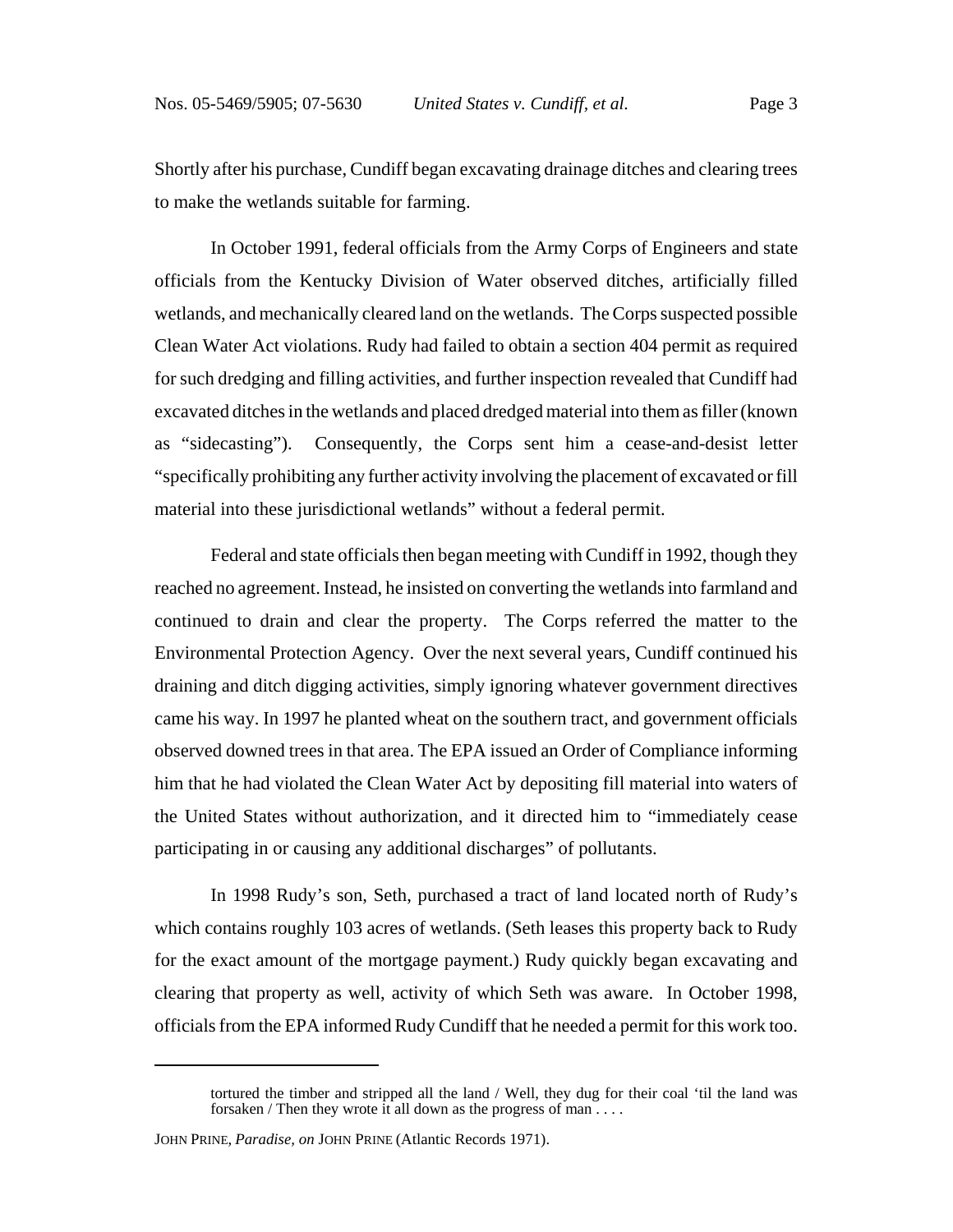Rudy—somewhat surprisingly—said that, though he knew he needed a permit, he thought the Corps would never grant him one so he planned on digging his ditches anyway. He eventually completed a two-hundred foot ditch through the wetlands that extended all the way to Caney Creek, and the dredged material was "sidecast" into the wetlands to dry them out to make them arable. In 1999, Kentucky officials told Cundiff that he was destroying wetlands without a permit in violation of state law (he ignored this too), and the EPA issued additional Orders of Compliance to both Rudy and Seth Cundiff requiring them to cease their excavation activities and to restore the unauthorized ditches by refilling them. The Cundiffs responded to these orders as they had to the others.

The United States finally sued both Rudy and Seth Cundiff, alleging that they violated Section 301(a) of the Clean Water Act for discharging pollutants into waters of the United States without a permit. 33 U.S.C. § 1311(a). The district court granted the United States's motion for summary judgment, thus finding the Cundiffs liable, and, after a bench trial, permanently enjoined them from discharging dredged or fill material or any other pollutants into waters of the United States (which it concluded that the Cundiffs' wetlands were) and imposed a civil penalty of \$225,000 but suspended \$200,000 of that pending the Cundiffs' adequate implementation of the restoration plan. The defendants appealed, and while that appeal was pending, the Supreme Court decided *Rapanos v. United States*, 547 U.S. 715 (2006), which addressed the scope of the term "waters of the United States" in the Clean Water Act. The parties jointly moved for a limited remand from this Court so the district court could reconsider whether jurisdiction over the wetlands was proper, and this Court remanded the case on that question. The district court concluded that the Cundiffs' wetlands were "waters of the United States," and the Cundiffs now appeal the district court's: (1) grant of summary judgment in the government's favor; (2) imposition of a civil penalty and injunctive relief; and (3) the dismissal of their counterclaims.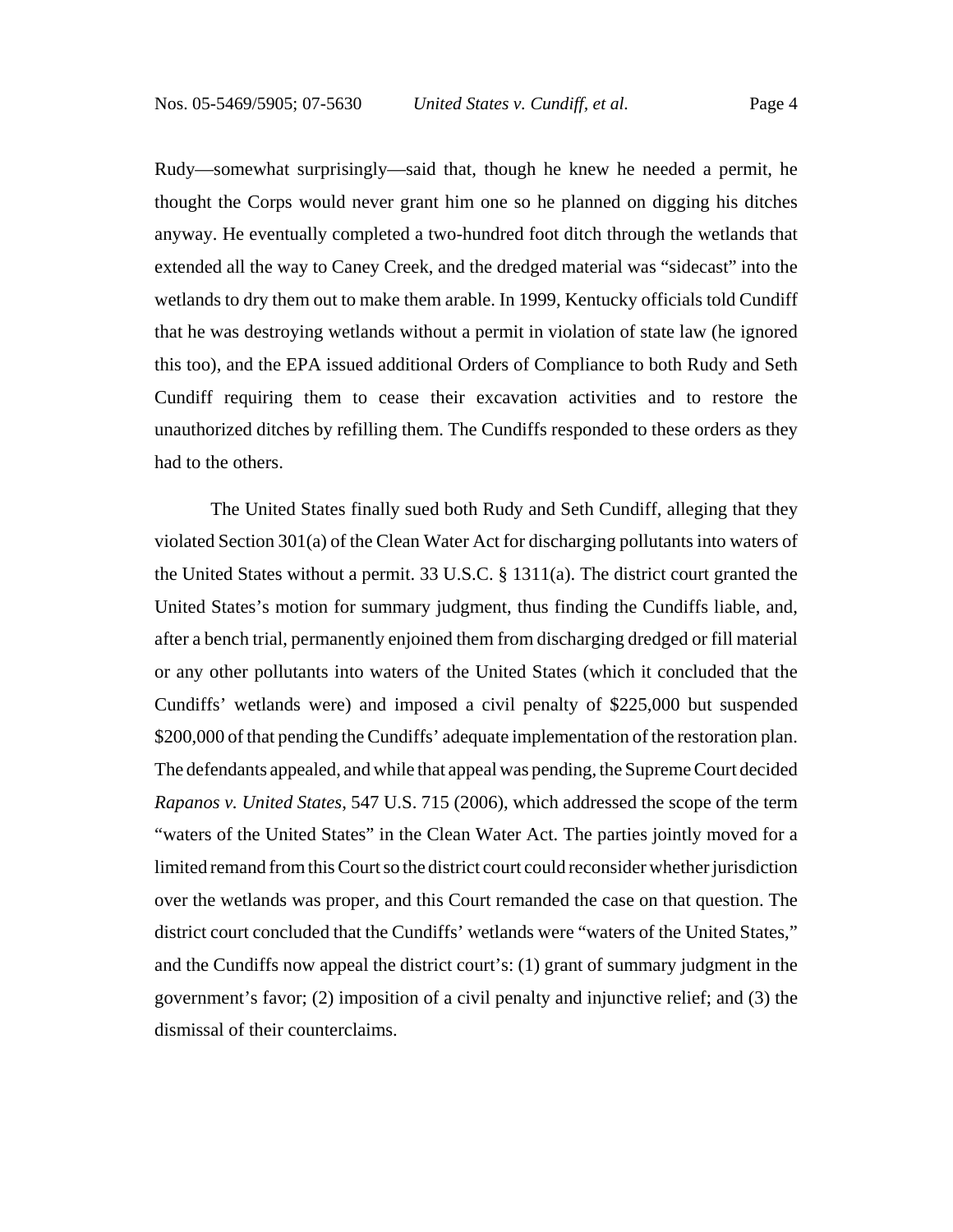#### **II.**

We review the district court's legal conclusions de novo, *Lindstrom v. A-C Prod. Liab. Trust*, 424 F.3d 488, 492 (6th Cir. 2005), and its factual findings for clear error. *Id.* The imposition of a monetary penalty and injunctive relief is reviewed for abuse of discretion. *United States v. Midwest Suspension & Brake*, 49 F.3d 1197, 1205 (6th Cir. 1995); *United States v. Norris*, 937 F.3d 286, 288 (6th Cir. 1991). We review the dismissal of the Cundiffs' counterclaims de novo. *Blakely v. United States*, 276 F.3d 853, 863 (6th Cir. 2002).

### **III.**

Congress enacted the Clean Water Act in 1972 "to restore and maintain the chemical, physical, and biological integrity of the Nation's waters." 33 U.S.C. § 1251(a). Section 301(a) of the Act prohibits "the discharge of any pollutant by any person" except in compliance with the Act. 33 U.S.C.  $\S$  1311(a). "[D] ischarge of any pollutant" is broadly defined to mean "any addition of any pollutant to navigable waters from any point source." 33 U.S.C. § 1362(12)(A). In turn, "pollutant" is defined to include not only traditional contaminants, but also solids such as "dredged spoil, . . . rock, sand [and] cellar dirt." 33 U.S.C. § 1362(6). The Act defines "navigable waters" to mean "the waters of the United States, including the territorial seas." 33 U.S.C. § 1362(7).

The Act also sets up two permit schemes. Section 404(a) authorizes the Secretary of the Army (through the United States Army Corps of Engineers), or a state with an approved program, to issue permits "for the discharge of dredged or fill material into the navigable waters at specified disposal sites." 33 U.S.C. § 1344(a). Section 402 authorizes the Environmental Protection Agency (or a state with an approved program) to issue a National Pollutant Discharge Elimination System (NPDES) permit for the discharge of pollutants other than dredged or fill material. 33 U.S.C. § 1342. The Corps and the EPA share responsibility for implementing and enforcing Section 404. *See*, *e.g.,* 33 U.S.C. § 1344(b)-(c).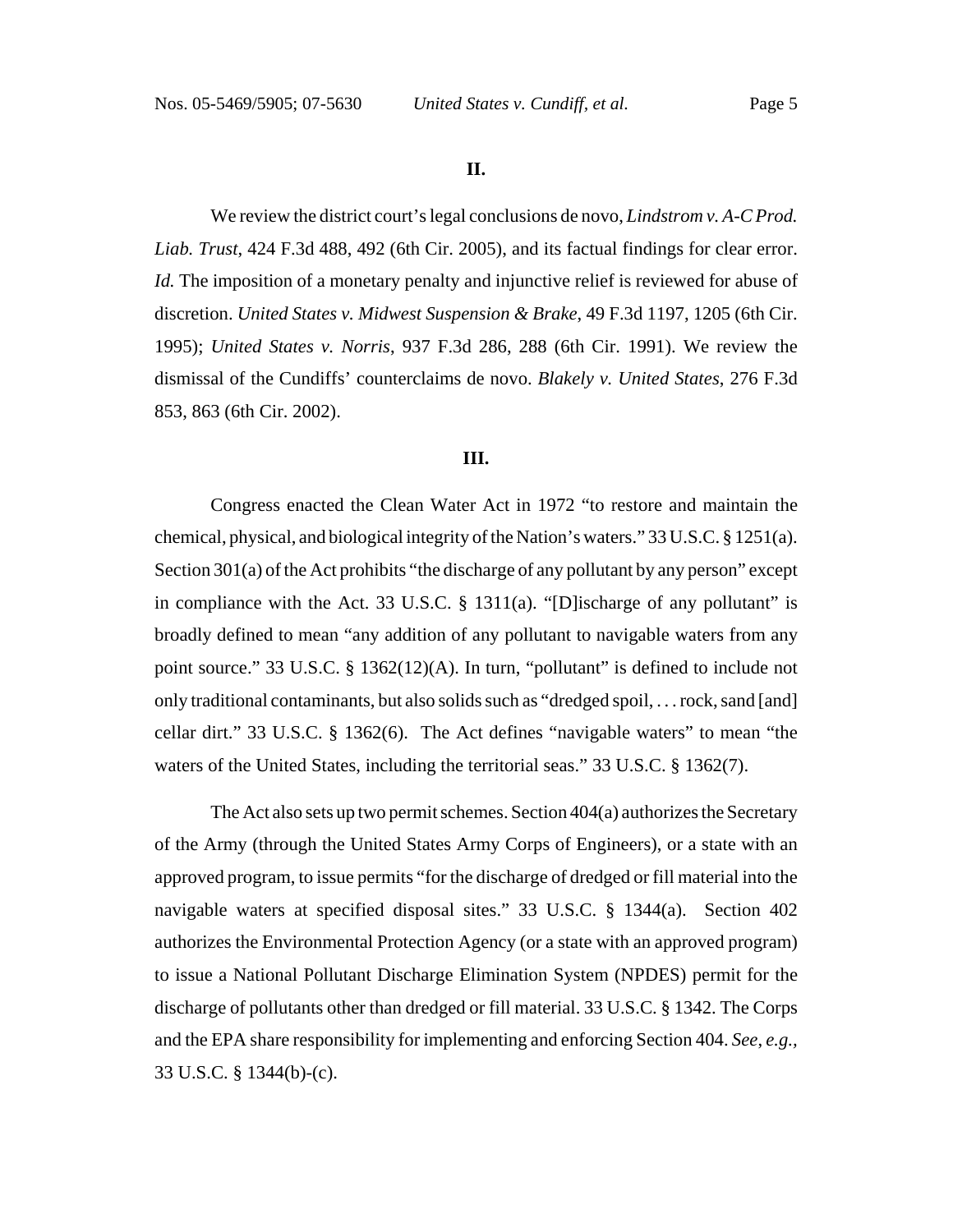Although at one time the term "navigable waters" included only waters that were navigable in fact, *The Daniel Ball*, 77 U.S. (10 Wall.) 557, 563 (1871), "navigable waters" is a defined term in the Act that expressly includes all "waters of the United States." 33 U.S.C. § 1362(7). The Supreme Court has repeatedly recognized that, with this definition, Congress "evidently intended to repudiate limits that had been placed on federal regulation by earlier water pollution control statutes and to exercise its powers under the Commerce Clause to regulate at least some waters that would not be deemed 'navigable' under the classical understanding of that term." *United States v. Riverside Bayview Homes, Inc.*, 474 U.S. 121, 133 (1985). As a result, the Corps and EPA have put out substantively equivalent regulatory definitions of "waters of the United States," *compare* 33 C.F.R. § 328.3(a), *with* 40 C.F.R. § 230.3(s), that define it to encompass not only traditional navigable waters of the kind susceptible to use in interstate commerce, but also tributaries of traditional navigable waters and wetlands adjacent to covered waters. *See* 33 C.F.R. § 328.3(a)(1), 328(3)(a)(5), 328(a)(7).

#### *A. Are the Wetlands "Waters of the United States"?*

#### **1.** *Rapanos*

*Rapanos* involved two consolidated cases in which the Act had been applied to actual or proposed discharges of pollutants into wetlands adjacent to nonnavigable tributaries of traditional navigable waters. 547 U.S. at 729-30. Although there was no single majority opinion, all the Justices agreed that the statutory phrase "waters of the United States" encompasses some waters not navigable in the traditional sense. *See id.* At 731 (Scalia, J., plurality opinion); *id.* at 767-68 (Kennedy, J., concurring in the judgment); *id.* at 793 (Stevens, J., dissenting). The four-Justice plurality interpreted the Act to cover "relatively permanent, standing, or continuously flowing bodies of water," 547 U.S. at 739, that are connected to traditional navigable waters, *id.* at 742, as well as wetlands with a continuous surface connection to such water bodies. *Id.* at 732 n.5 (observing that the Act's reference to "relatively permanent" waters "d[id] not necessarily exclude streams, rivers, or lakes that might dry up in extraordinary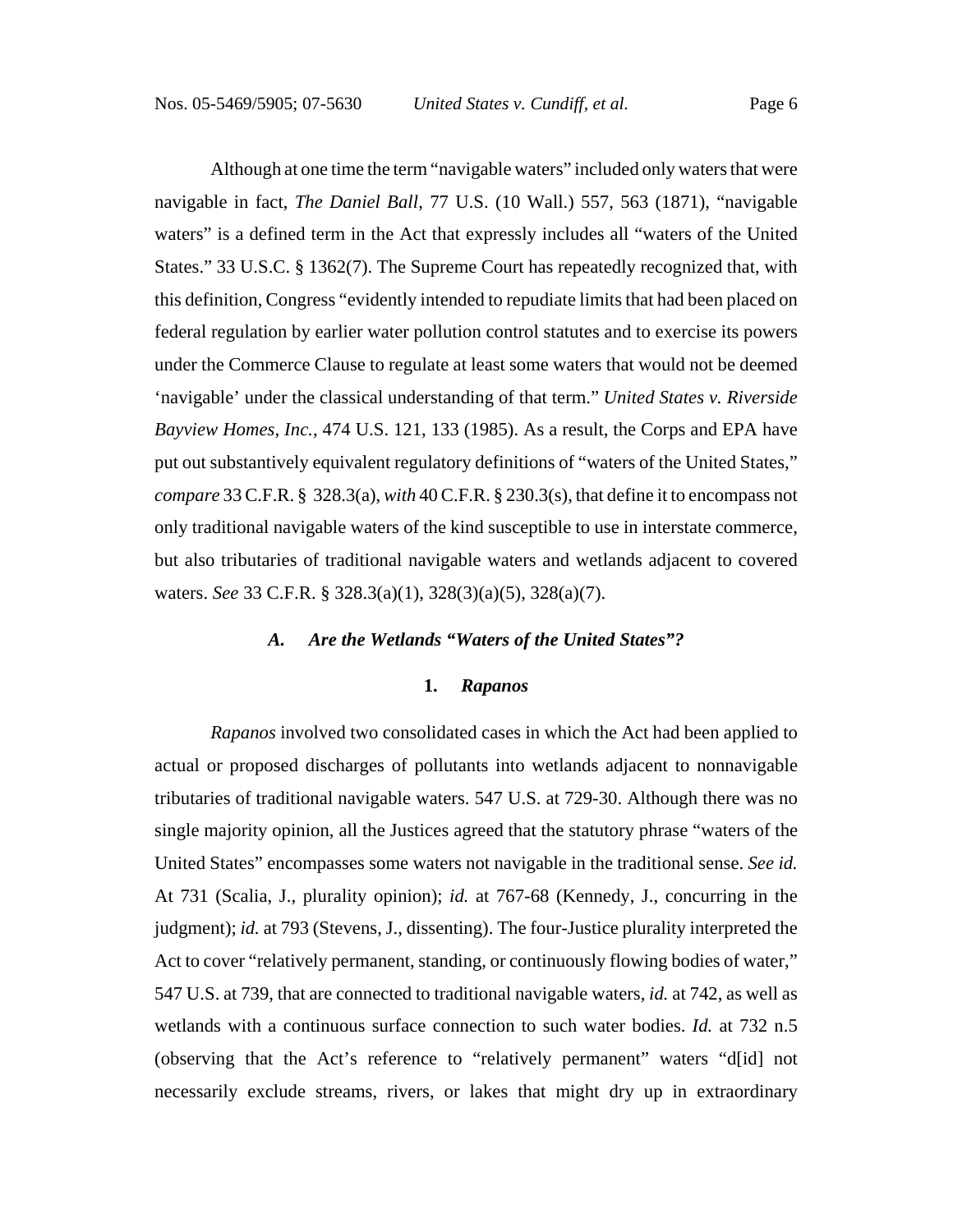circumstances, such as drought," or "*seasonal* rivers, which contain continuous flow during some months of the year but no flow during dry months").

Justice Kennedy, writing only for himself, interpreted the term to cover wetlands that "possess a 'significant nexus' to waters that are or were navigable in fact or that could reasonably be so made." *Id.* at 759 (Kennedy, J., concurring in the judgment) (quoting *Solid Waste Agency v. United States Army Corps. of Eng'rs.*, 531 U.S. 159, 167 (2001)). He explained:

[W]etlands possess the requisite nexus, and thus come within the statutory phrase "navigable waters," if the wetlands, either alone or in combination with similarly situated lands in the region, significantly affect the chemical, physical, and biological integrity of other covered waters more readily understood as "navigable." When, in contrast, wetlands' effects on water quality are speculative or insubstantial, they fall outside the zone fairly encompassed by the statutory term "navigable waters."

*Id.* at 780. And Justice Kennedy, relying on *Riverside Bayview*, concluded that the Corps' assertion of jurisdiction over "wetlands adjacent to navigable-in-fact waters" may be met "by showing adjacency alone." *Id.* On the other hand, where the wetlands are adjacent to nonnavigable tributaries, "[a]bsent more specific regulations," Justice Kennedy would require the government to "establish a significant nexus on a case-bycase basis." *Id.* He therefore concurred in the judgment vacating the lower court's decision and voted to remand the case for more fact-finding on whether the government could prove the existence of a significant nexus between the wetlands and nearby navigable-in-fact waters.

The dissenters, with Justice Stevens writing, would have upheld the determination that the wetlands at issue were "waters of the United States" as a reasonable agency interpretation of the Act under *Chevron U.S.A. Inc. v. Natural Resources Defense Council, Inc.*, 467 U.S. 837, 842-45 (1984). In the dissenters' view, any "significant nexus" requirement—insofar as the Act contained one—would be "categorically satisfied as to wetlands adjacent to navigable waters or their tributaries." *Rapanos*, 547 U.S. at 807-08.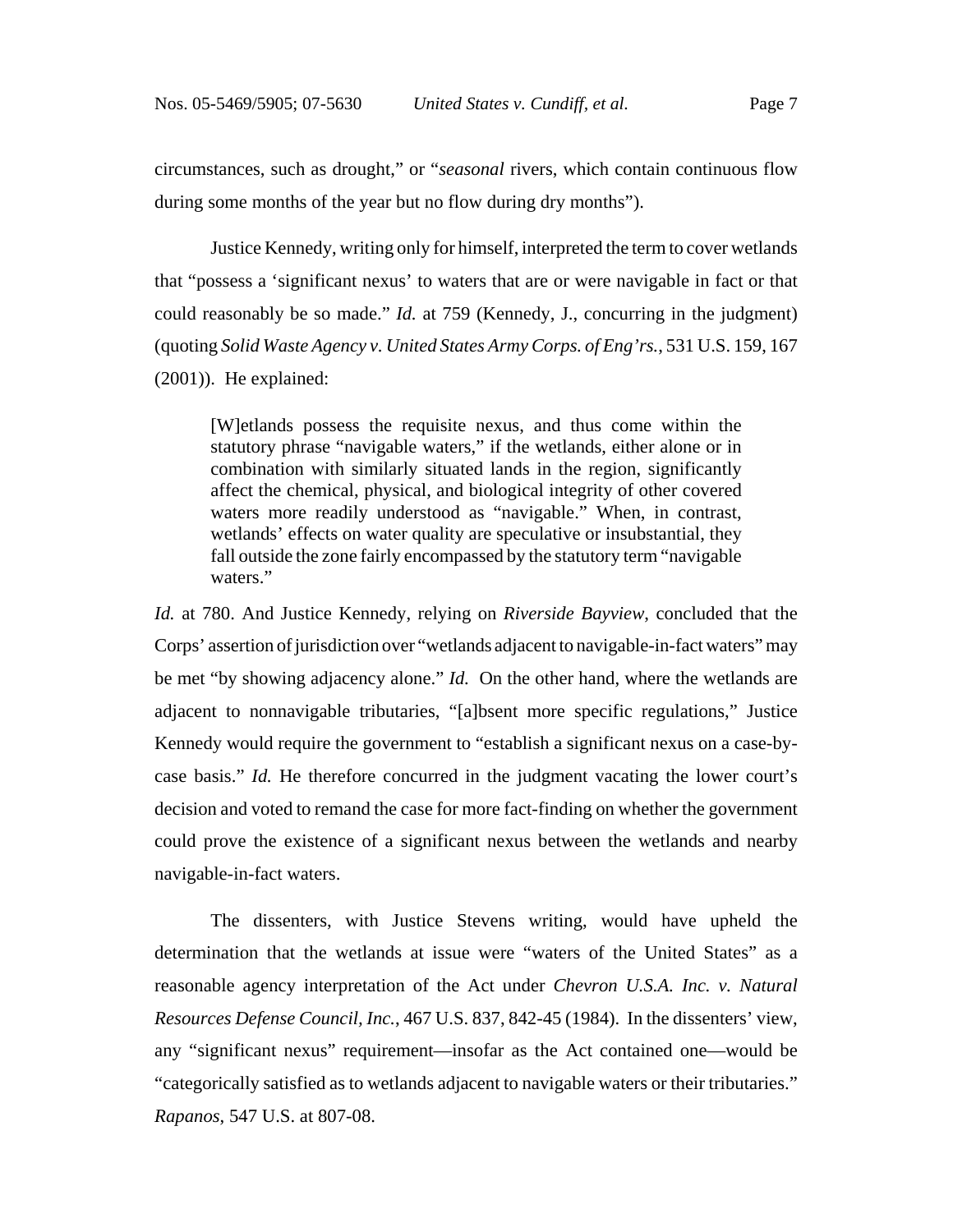Parsing any one of *Rapanos*'s lengthy and technical statutory exegeses is taxing, but the real difficulty comes in determining which—if any—of the three main opinions lower courts should look to for guidance. As the Chief Justice observed: "It is unfortunate that no opinion commands a majority of the Court on precisely how to read Congress' limits on the reach of the Clean Water Act. Lower courts and regulated entities will now have to feel their way on a case-by-case basis." *Id.* at 758 (Roberts, C.J., concurring) (citing *Grutter v. Bollinger*, 539 U.S. 306, 325 (2003), and *Marks v. United States*, 430 U.S. 188 (1977)). The dissent, for its part, offered its view of what lower courts should do:

In these cases, however, while both the plurality and Justice Kennedy agree that there must be a remand for further proceedings, their respective opinions define different tests to be applied on remand. Given that all four Justices who have joined this opinion would uphold the Corps' jurisdiction in both of these cases—and in all other cases in which either the plurality's or Justice Kennedy's test is satisfied—on remand each of the judgments should be reinstated if *either of those tests is met.*

*Rapanos*, 547 U.S. at 810 (emphasis added). Fortunately, as the following section explains, jurisdiction is proper here under each of the primary *Rapanos* opinions and therefore we do not have to decide here, once and for all, which test controls in all future cases.

## **2.** *Marks***-meets-***Rapanos*

In *Marks v. United States*, the Supreme Court instructed that "[w]hen a fragmented Court decides a case and no single rationale explaining the result enjoys the assent of five Justices, the holding of the Court may be viewed as that position taken by those Members who concurred in the judgments on the narrowest grounds." 430 U.S. at 193 (quoting *Gregg v. Georgia,* 428 U. S. 153, 169 n.15 (1976) (opinion of Stewart, Powell, and Stevens, JJ.)). But all is not always so rosy. The Supreme Court has oftnoted *Marks*' limitations, stating that it is "more easily stated than applied to the various opinions supporting the result," *Grutter*, 539 U.S. at 325 (2003), and that "[i]t does not seem useful to pursue the *Marks* inquiry to the utmost logical possibility when it has so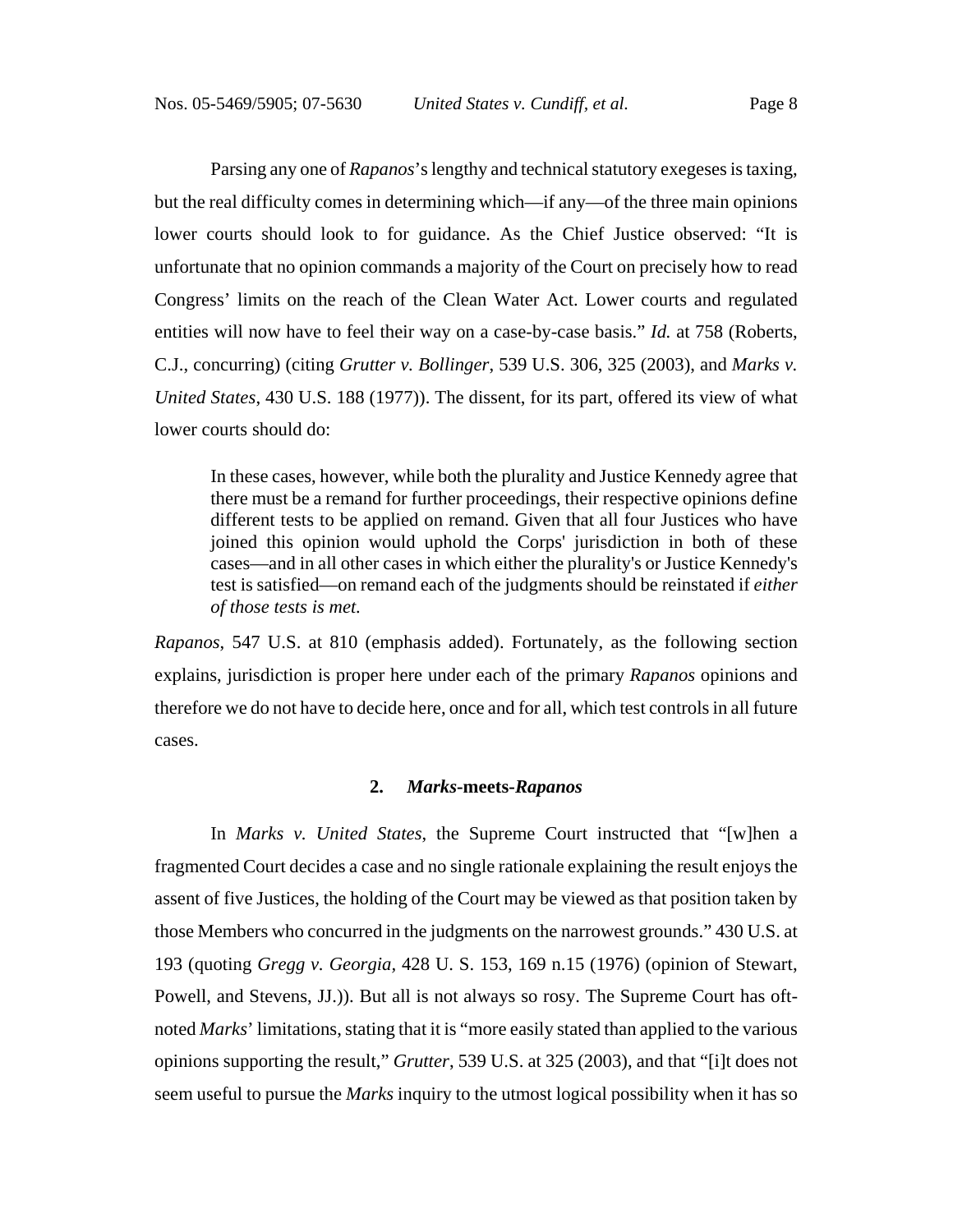obviously baffled and divided the lower courts that have considered it," *Nichols v. United States*, 511 U.S. 738, 745 (1994) (quotations omitted).

In its short life, *Rapanos* has indeed satisfied any "bafflement" requirement. The first court to decide what opinion was controlling decided to ignore all of them and instead opted for earlier circuit precedent which it felt was clearer and more readily applied. *United States v. Chevron Pipe Line Co.*, 437 F. Supp. 2d 605, 613 (N.D. Tex. 2006). The Courts of Appeals have not fared much better. The Ninth Circuit has stated that Justice Kennedy's test applies in most instances, *Northern California River Watch v. City of Healdsburg*, 496 F.3d 993, 1000 (9th Cir. 2007), while the Eleventh Circuit has held that the Act's coverage may be established *only* under his test. *United States v. Robison*, 505 F.3d 1208, 1219-22 (11th Cir. 2007). By contrast, the First and the Seventh Circuits, though differing somewhat in their analyses, have followed Justice Stevens' advice and held that the Act confers jurisdiction whenever *either* Justice Kennedy's or the plurality's test is met. *United States v. Johnson*, 467 F.3d 56, 60-66 (1st Cir. 2006); *United States v. Gerke Excavating, Inc.*, 464 F.3d 723, 725 (7th Cir. 2006). This is the approach the district court here followed, largely in reliance on the First Circuit's thoughtful reasoning.

Taken literally, *Marks* instructs lower courts to choose the "narrowest" concurring opinion and to ignore dissents. *Marks*, 430 U.S. at 193. But what does "narrowest" mean? *Marks* considered an earlier Supreme Court obscenity decision, *A Book Named "John Cleland's Memoirs of a Woman of Pleasure" v. Attorney General of Massachusetts*, 383 U.S. 413 (1966), where the Court split on whether a particular work was protected by the First Amendment. In *Marks*, the Court determined that the *Memoirs* plurality's standard controlled because, while two Justices would have held that the First Amendment applies equally to all materials—whether obscene, hardcore, or Grated, *id.* at 433 (Douglas, J., concurring); *id.* at 421 (Black, J., concurring)—the plurality would have afforded protection only to non-obscene materials, *id.* at 419-20, and therefore that concurring opinion was doctrinally the "narrowest."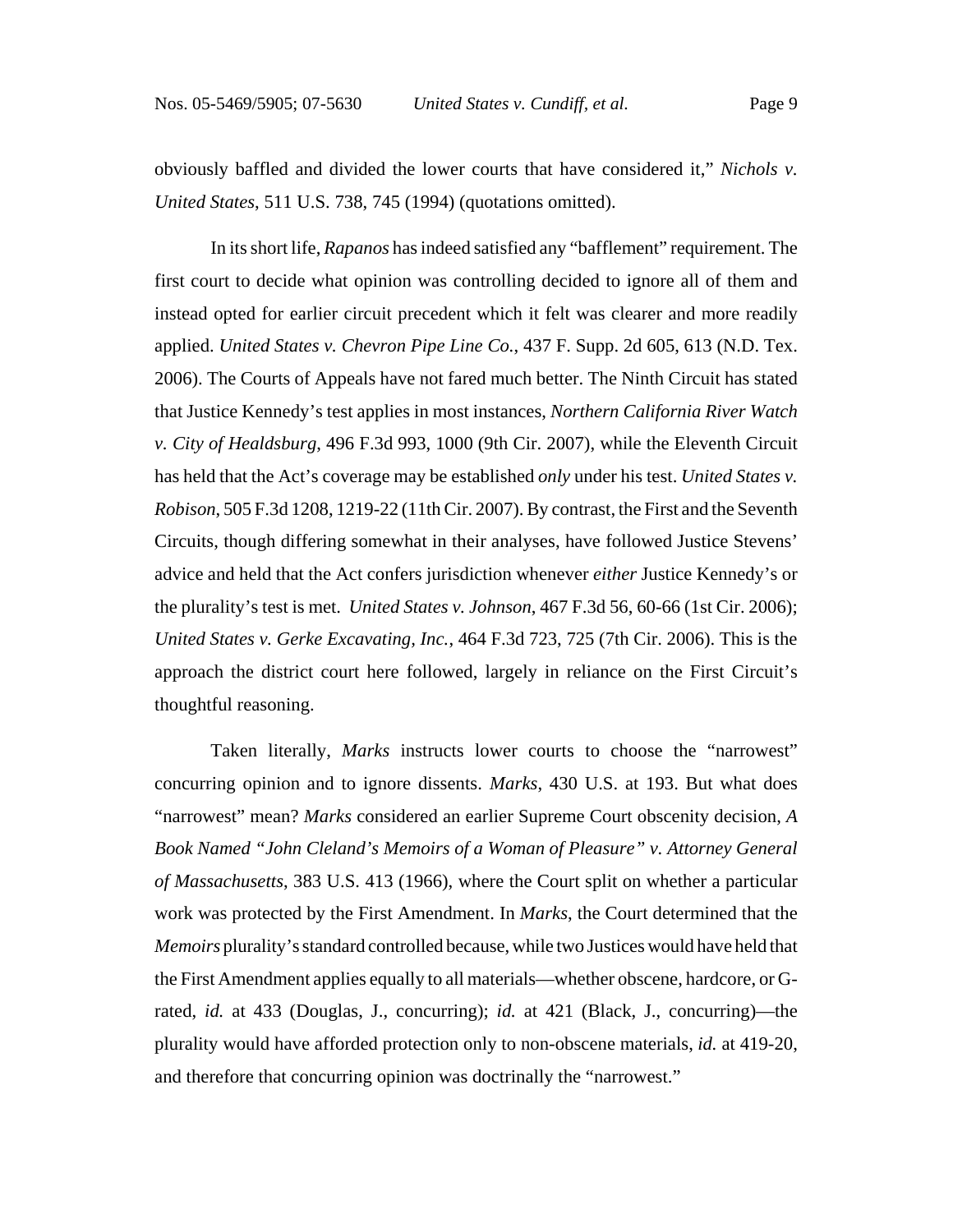The so-called *Marks* rule in fact derived from the Court's earlier opinion in *Gregg v. Georgia*, 428 U.S. 153 (1976). *Gregg* had interpreted *Furman v. Georgia*, 408 U.S. 238 (1972), in which a majority found that Georgia's death penalty scheme was unconstitutional. Two Justices believed that the death penalty was per se unconstitutional, while three others merely stated that it was unconstitutional as then administered in Georgia. So the *Gregg* Court stated that "[s]ince five Justices wrote separately in support of the judgments in *Furman*, the holding of the Court may be viewed as that position taken by those Members who concurred in the judgments on the narrowest grounds . . . ." 428 U.S. at 169 n.15.

As these cases indicate—and contrary to assertions by the Cundiffs and their *amici—Marks* does not imply that the "narrowest" *Rapanos* opinion is whichever one restricts jurisdiction the most. But it also makes little sense for the "narrowest" opinion to be the one that restricts jurisdiction the least, as the government's *amici* allege; the ability to glean what substantive value judgments are buried within concurring, plurality, and single-Justice opinions would require something like divination to be performed accurately. Instead, "narrowest" opinion refers to the one which relies on the "least" doctrinally "far-reaching-common ground" among the Justices in the majority: it is the concurring opinion that offers the least change to the law. *See Johnson v. Bd. of Regents of the Univ. Of Ga.*, 263 F.3d 1234, 1247 (11th Cir. 2001); *Johnson*, 467 F.3d at 63. In both *Memoirs* and *Furman* the controlling opinion was less doctrinally sweeping. The *Memoirs* controlling opinion did not agree that obscenity laws per se violated the Constitution, and the *Furman* controlling opinion did not agree that the death penalty was per se unconstitutional.

Yet problems await. For cases like *Furman* and *Memoirs*, *Marks*' application is straightforward. But when "one opinion supporting the judgment does not fit entirely within a broader circle drawn by the others, *Marks* is problematic." *King v. Palmer*, 771 F.2d 771, 782 (D.C. Cir. 1991) (en banc). Specifically, *"Marks* is workable—one opinion can be meaningfully regarded as 'narrower' than another—only when one opinion is a logical subset of other, broader opinions." *Id.* at 781. Where no standard put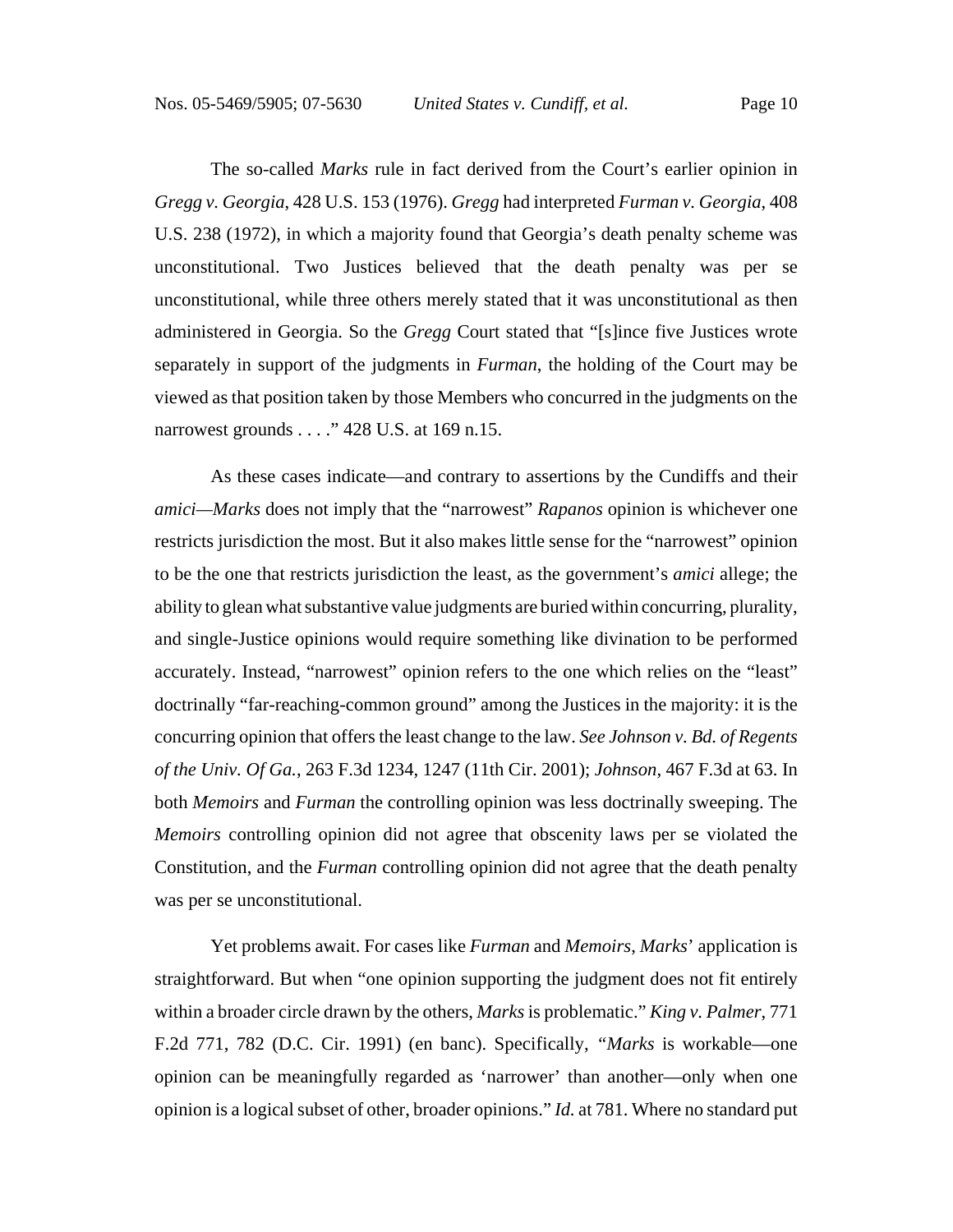forth in a concurring opinion is a logical subset of another concurring opinion (or opinions) that, together, would equal five votes, *Marks* breaks down.

Enter *Rapanos*. Although "in most cases in which [Justice Kennedy] concludes that there is no federal authority he will command five votes (himself plus the four Justices in the *Rapanos* plurality)," in other cases Justice Kennedy "would vote against federal authority only to be outvoted 8-to-1 (the four dissenting Justices plus the members of the *Rapanos* plurality) because there was a slight surface hydrological connection." *Gerke*, 464 F.3d at 725. Indeed, there is quite little common ground between Justice Kennedy's and the plurality's conceptions of jurisdiction under the Act, and both flatly reject the other's view. *See Rapanos*, 547 U.S. at 756 (Scalia, J., plurality opinion) ("[Justice Kennedy's] test simply rewrites the statute."); *id.* at 778 (Kennedy, J., concurring) ("[T]he plurality reads nonexistent requirements into the Act.").**<sup>2</sup>**

Thus, because *Rapanos* is not easily reconciled with *Marks*, the question becomes what to do. Fortunately, we need not reconcile *Rapanos* with *Marks*. Here, jurisdiction is proper under both Justice Kennedy's and the plurality's tests (and thus also the dissent's). Recently, this Court addressed an analogous situation:

Because the Supreme Court divided 4-1-4 in [*Missouri v. Seibert*, 542 U.S. 600 (2004)], there has been some confusion about whether the plurality or concurring opinion controls. Most circuits have assumed that Justice Kennedy's concurrence operates as the controlling precedent, though others have raised doubts about whether his concurrence actually represents the narrowest grounds for decision. We do not need to resolve this issue because regardless of the applicable framework Lopez's statement must be suppressed.

*United States v. Pacheco-Lopez*, 531 F.3d 420, 427 n.11 (6th Cir. 2008) (citations omitted). As the next section demonstrates, jurisdiction is proper here under both Justice

**<sup>2</sup>** The Pacific Legal Foundation argues that the plurality's test is a logical subset of Justice Kennedy's test. Amicus Br. at 8. But this is unpersuasive. Not only is there a theoretical possibility that the tests do not align, *Johnson*, 467 F.3d at 64, the Eleventh Circuit may have addressed such a case. *Robison*, 505 F.3d at 1223 ("This case arguably is one in which Justice Scalia's test may actually be more likely to result in CWA jurisdiction than Justice Kennedy's test.").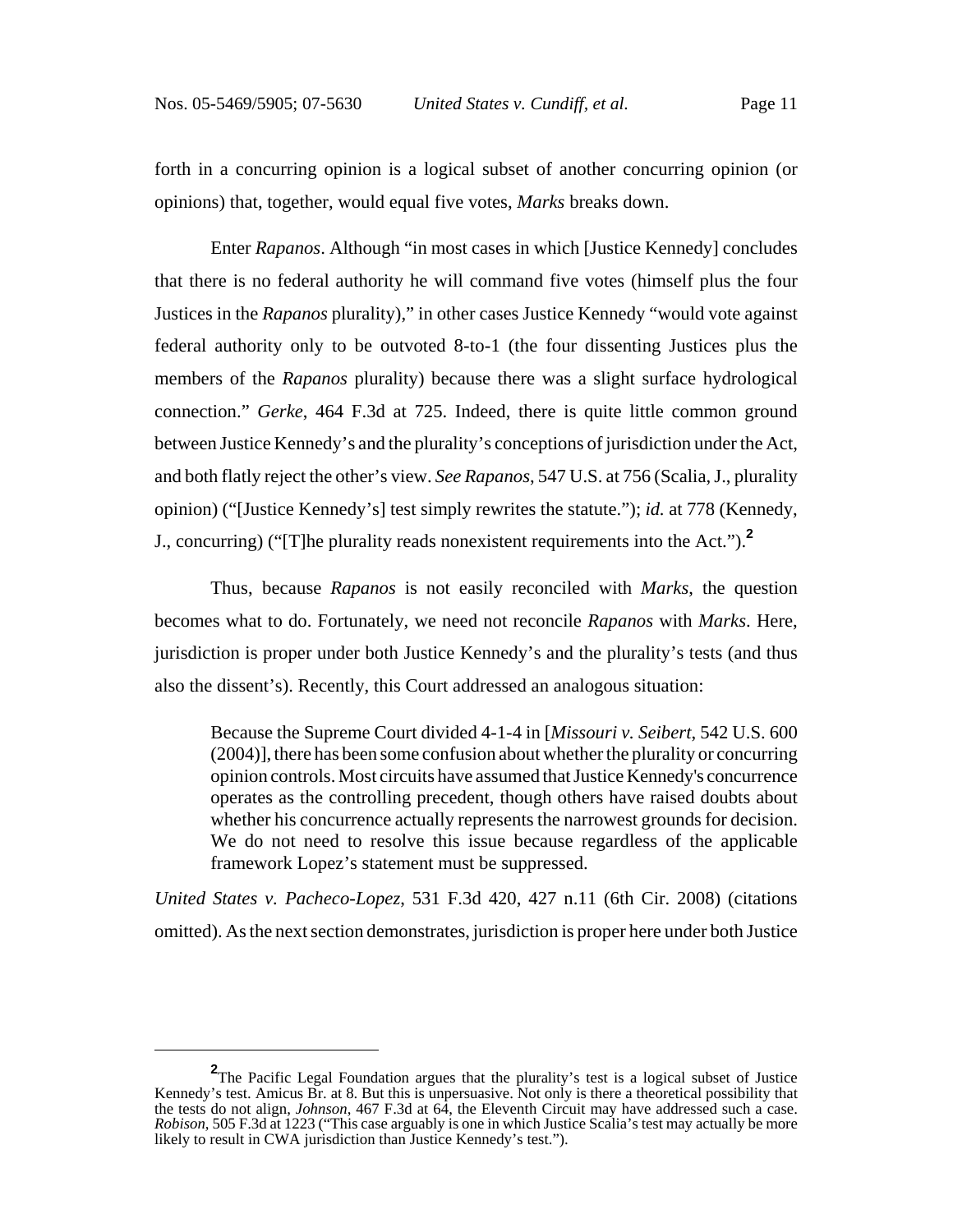Kennedy's and the plurality's tests, so we leave ultimate resolution of the *Marks-*meets-*Rapanos* debate to a future case that turns on which test in-fact controls.**<sup>3</sup>**

### **3. Jurisdiction is proper under both tests**

*Justice Kennedy's test.* Under this test, the Clean Water Act applies to wetlands that "possess a significant nexus to waters that are or were navigable in fact or that could reasonably be so made." *Rapanos*, 547 U.S. at 758. This nexus exists "if the wetlands, either alone or in combination with similarly situated lands in the region, significantly affect the chemical, physical, and biological integrity of other covered waters more readily understood as navigable." *Id.* at 755. By contrast, "[w]hen . . . wetlands' effects on water quality are speculative or insubstantial, they fall outside the zone fairly encompassed by the statutory terms 'navigable waters.'" *Id.* This standard must be met on a case-by-case basis. *Id.*

The district court found that the Cundiffs' wetlands have a significant nexus with the navigable-in-fact Green River, via Pond and Caney Creeks, which are tributaries of that river. The court credited the government's expert who testified that the wetlands perform significant ecological functions in relation to the Green River and the two creeks, including: temporary and long-term water storage, filtering of the acid runoff and sediment from the nearby mine, and providing an important habitat for plants and wildlife. And the court found that the Cundiffs' alterations—unauthorized ditch digging, the mechanical clearing of land, and the dredging of material and using it as filler—have undermined the wetlands' ability to store water which, in turn, has affected the frequency and extent of flooding, and increased the flood peaks in the Green River. Thus, it has "impact[ed] navigation, crop production in bottomlands, downstream bank erosion, and sedimentation." *United States v. Cundiff*, 480 F. Supp. 2d 940, 945 (W.D. Ky. 2007) (quoting *Report of Dr. Lyndon C. Lee*, J.A. 172). The district court further credited another government expert's testimony who stated that Rudy Cundiff's ditch digging had

**<sup>3</sup>** The Supreme Court recently denied *certiorari* in two cases presenting this question. *United States v. Robison*, 521 F.3d 1319 (11th Cir. 2008), *cert. denied sub nom*. as *United States v. McWane*, 77 U.S.L.W. 3324 (2008); *United States v. Lucas*, 516 F.3d 316 (5th Cir. 2008), *cert. denied*, 129 S. Ct. 116 (2008).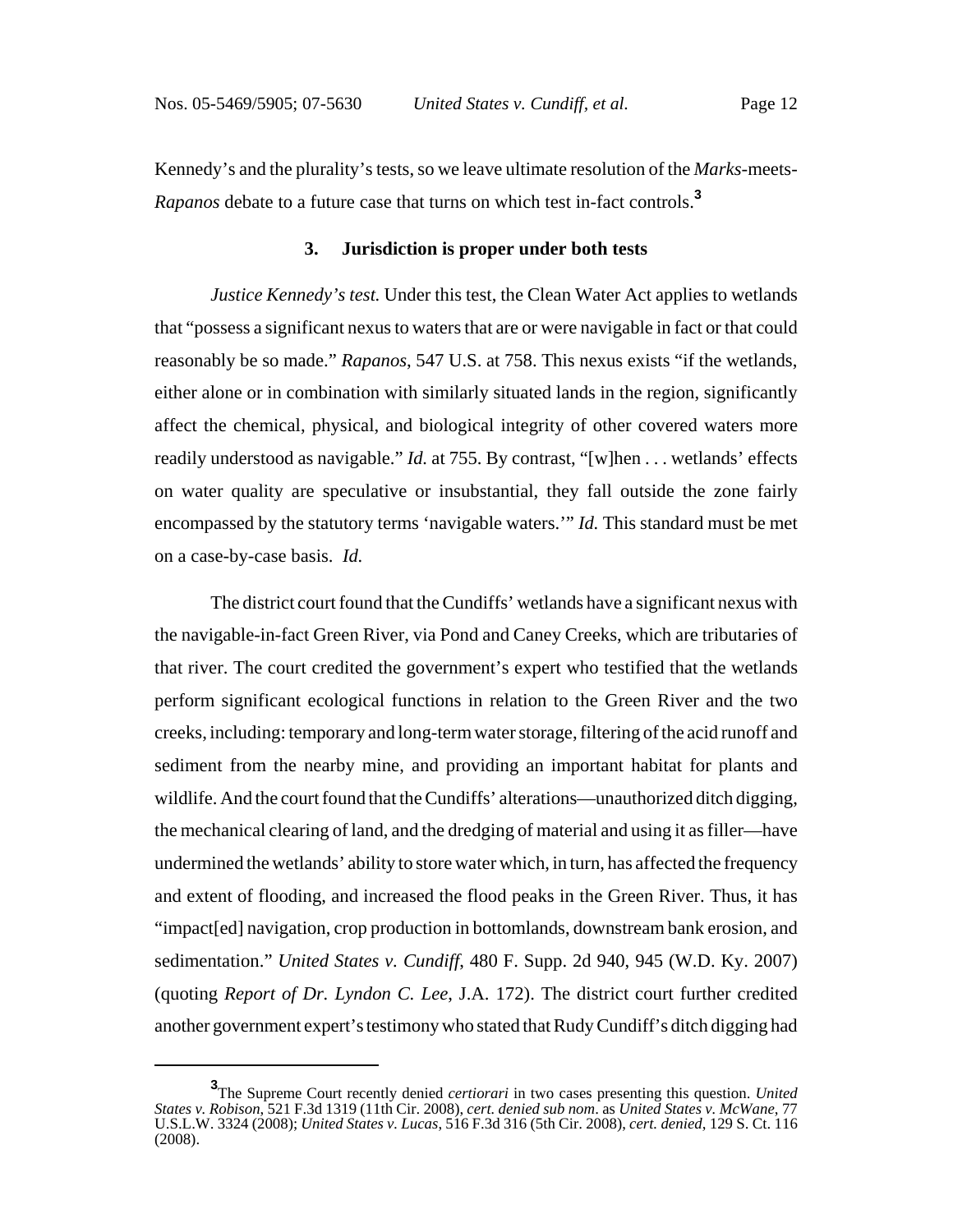created channels so that the acid mine runoff would largely bypass his wetlands and instead flow more directly into Pond and Caney Creek and thus the Green River. It found that these channels cause "direct and significant impacts to navigation (via sediment accumulation in the Green River) and to aquatic food webs . . . that are not adapted to thrive in acid waters and/or sediment-choked environments." *Cundiff*, 480 F. Supp. 2d at 944 (quoting *Lee Report*). The record supports this conclusion and the district court found that the government's witnesses were credible, and so we cannot say that its conclusion was clearly erroneous.**<sup>4</sup>**

The Cundiffs do not really dispute these findings. Instead, they assert that a "significant nexus" may only be proved by "laboratory analysis" of soil samples, water samples, or through other tests. Though no doubt a district court could find such evidence persuasive, the Cundiffs point to nothing—no expert opinion, no research report or article, and nothing in any of the various *Rapanos* opinions—to indicate that this is the sole method by which a significant nexus may be proved such that the district court's finding was inherently improper. So the district court properly concluded that the government passed Justice Kennedy's test.

*The Plurality's test.* Under this standard, the government must make two showings to establish jurisdiction: "First, that the adjacent channel contains a 'wate[r] of the United States,' (i.e., a relatively permanent body of water connected to traditional interstate navigable waters); and second, that the wetland has a continuous surface connection with that water, making it difficult to determine where the 'water' ends and the 'wetland' begins." *Rapanos*, 547 U.S. at 742.

The first question is whether the adjacent property contains a "water of the United States." The district court held that jurisdiction was proper under the plurality's standard because the South Channel (located on the northern tract of the wetlands), and Pond and Caney Creeks were all "relatively permanent bodies of water connected to a

<sup>&</sup>lt;sup>4</sup> For instance, if one dropped a poison into the Cundiffs' wetlands, the record indicates that it would find its way to the two creeks and the Green River, therefore indicating a significant chemical, physical, or biological connection between the wetlands and the nearby navigable-in-fact waters.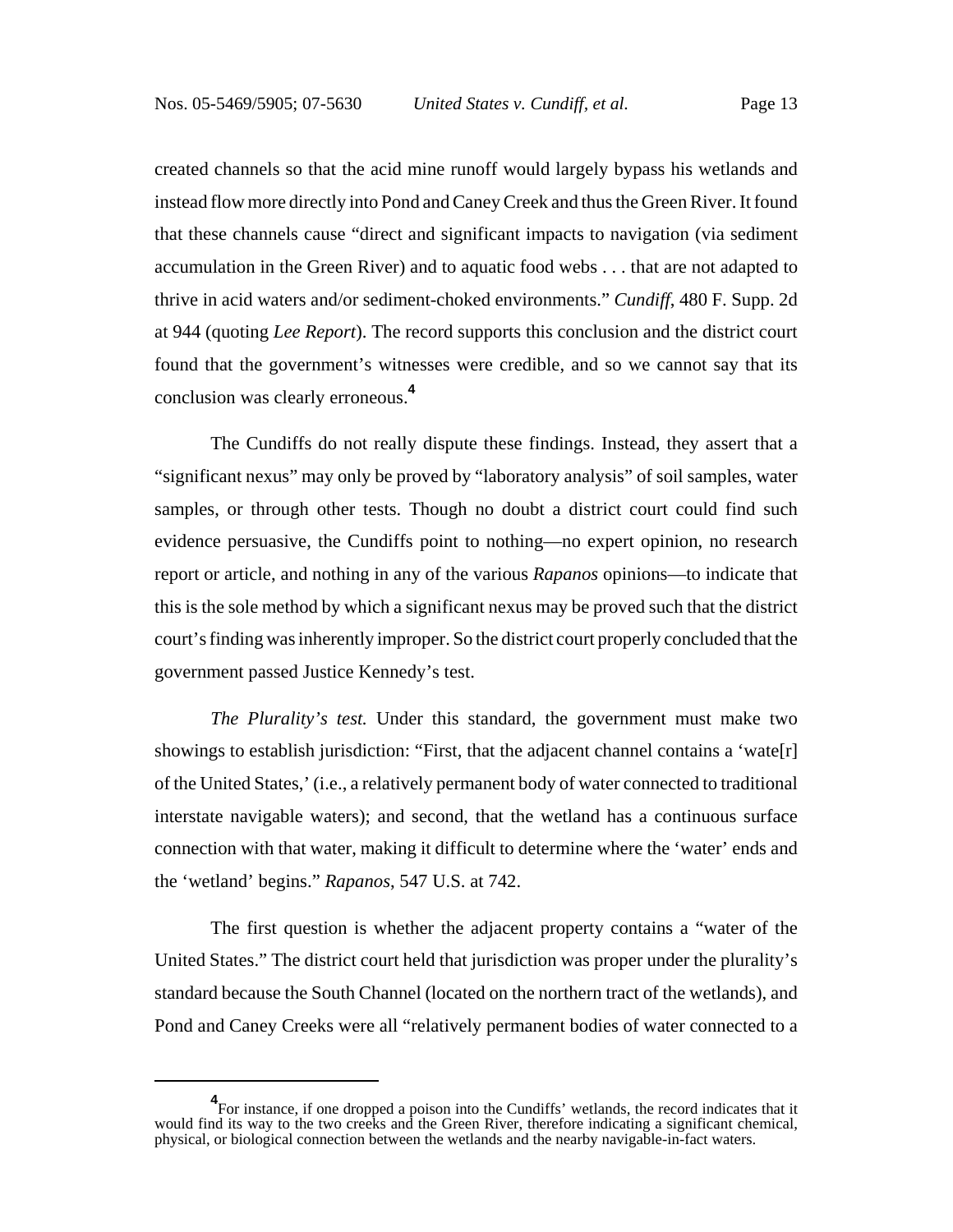traditional interstate navigable water, the Green River." *Cundiff*, 480 F. Supp. 2d at 945. Regarding the South Channel, the district court found that the water flows through the channel into Pond Creek for all but a few weeks a year, the two creeks are open waterbodies with significant flowing water, and that both flow into the Green River. (Pond Creek itself is navigable in part.) So the first prong of the plurality's test is met.

The second question is whether the wetlands possess a "continuous surface connection" with the Green River and its tributaries. The Cundiffs argue that, because the wetlands are at a different elevation level than the two creeks and it is not readily apparent that water perpetually flows between them, there is no continuous surface connection. The district court, observing that *Riverside Bayview* stated that it is often ambiguous where the transition between water and dry land exactly exists, 474 U.S. at 132, 135 n. 9, disagreed and held that a continuous surface connection existed. Specifically, the Court observed that the inquiry was whether it was ambiguous where land stopped and water began, because otherwise the plurality's recognition of these gradual transitions would be "completely eviscerat[ed]." *Cundiff*, 490 F. Supp. 2d at 947.

We agree; the Cundiffs' argument proves too much. Although the term "continuous surface connection" clearly requires surface flow, it does not mean that only perpetually flowing creeks satisfy the plurality's test. Indeed, the *Rapanos* plurality, in tipping its hat to *Riverside Bayview*, fashioned its test to determine when *wetlands* were "waters of the United States," and therefore implicitly recognized that wetlands are neither navigable-in-fact nor even literally bodies of water. Instead, wetlands are merely "inundated or saturated" soil that can "support . . . under normal circumstances . . . a prevalence of vegetation typically adapted for life in saturated soil conditions." 33 C.F.R. § 328.3(b). In other words, the plurality's test requires a topical flow of water between a navigable-in-fact waterway or its tributary with a wetland, and that connection requires some kind of dampness such that polluting a wetland would have a proportionate effect on the traditional waterway. If the Cundiffs' restrictive version of the plurality's test was accurate, then the plurality could have saved itself time and effort by saying that wetlands could never be "waters of the United States" and overruled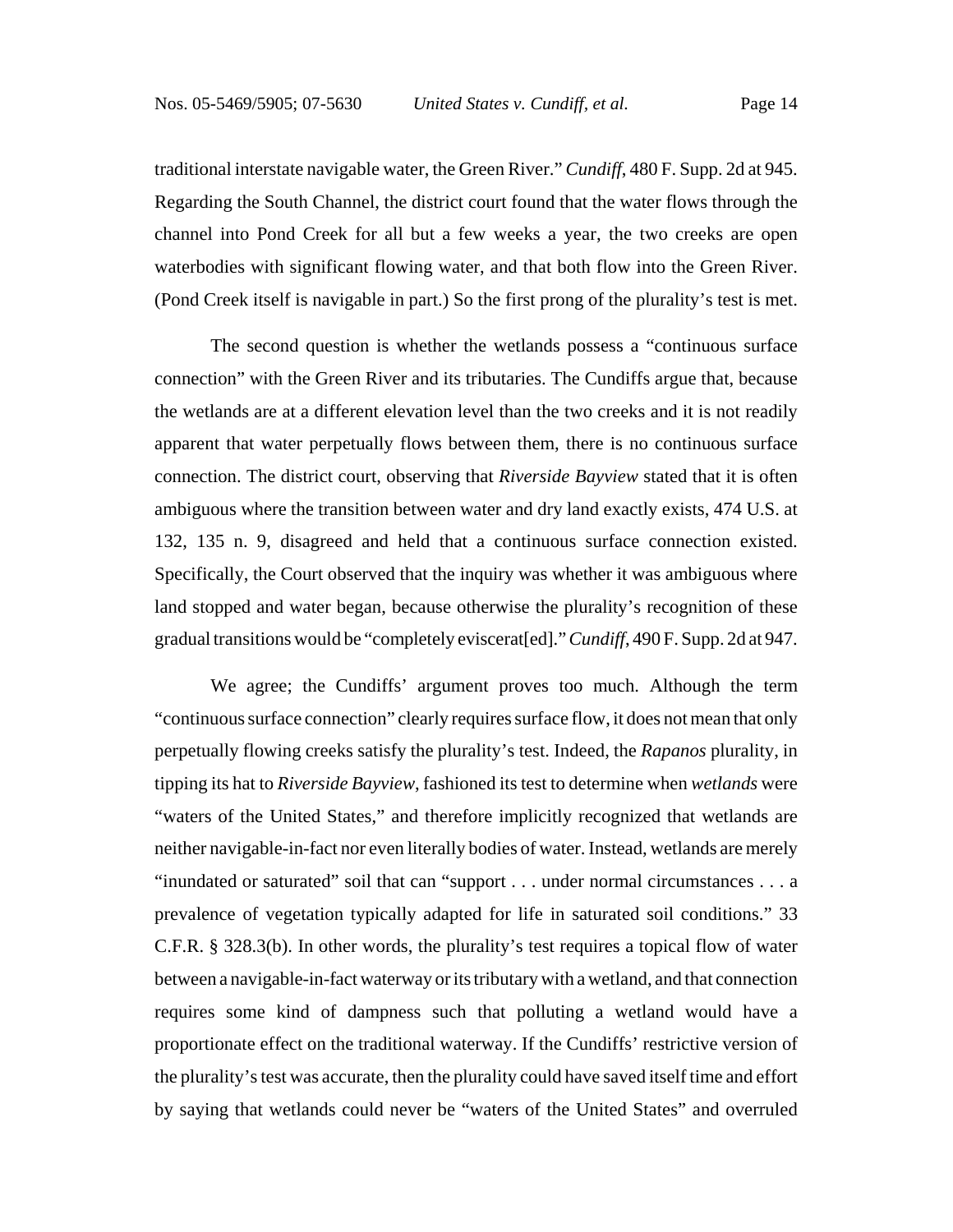*Riverside Bayview*'s holding to the contrary. It did not do that; instead, the plurality went through a lengthy analysis and therefore the standard is broader than the Cundiffs assert.**<sup>5</sup>**

Further undermining their argument is the fact that the district court took note of the South Channel, which provides a largely uninterrupted permanent surface water flow between the wetlands and traditional waterways. The district court also found that the existence of additional (and substantial) surface connections between the wetlands and permanent water bodies "during storm events, bank full periods, and/or ordinary high flows" provides additional evidence of a continuous surface connection. *Cundiff*, 480 F. Supp. 2d at 947. Finally, Cundiff personally went a long way towards creating a continuous surface connection when he dug or excavated ditches to enhance the acid mine drainage into the creeks and away from his wetlands; in determining whether the Act confers jurisdiction, it does not make a difference whether the channel by which water flows from a wetland to a navigable-in-fact waterway or its tributary was manmade or formed naturally. Thus, we affirm the district court's determination that the Act confers jurisdiction over the Cundiffs' wetlands because both tests are met.**<sup>6</sup>**

### *B. Summary Judgment Was Proper*

To establish liability under the Act, the government must prove that (1) a person (2) discharged a pollutant (3) from a point source (4) into waters of the United States (5) without a permit. 33 U.S.C. §§ 1311(a), 1362(6), 1362(7), 1344(a), 1362(12). The Cundiffs do not contend that they are not persons (1), nor do they contend that no point

**<sup>5</sup>** Moreover, the Cundiffs' view that any interruption in flow means that jurisdiction under the plurality's test is improper would improperly exclude seasonal rivers and other such water bodies whose surface connection was not perpetual. At oral argument, the Cundiffs' counsel conceded that seasonal rivers and like water bodies would be covered by the plurality's test. *See Rapanos*, 547 U.S. at 732 n.5 (Scalia, J., plurality opinion) (observing that the Act's reference to "relatively permanent" waters "d[id] not necessarily exclude streams, rivers, or lakes that might dry up in extraordinary circumstances, such as drought," or "*seasonal* rivers, which contain continuous flow during some months of the year but no flow during dry months") (emphasis in original).

**<sup>6</sup>** Because the Cundiffs failed to properly raise or develop their Commerce Clause challenge to jurisdiction under the Act—and such a challenge would be rather tenuous anyway, *see, e.g., Gonzalez v. Raich*, 545 U.S. 1 (2005); *United States v. Ashland Oil & Transp. Co.*, 504 F.2d 1317, 1326-27 (6th Cir. 1974); *United States v. Gerke Excavating, Inc.*, 412 F.3d 804 (7th Cir. 2005)—this argument is waived.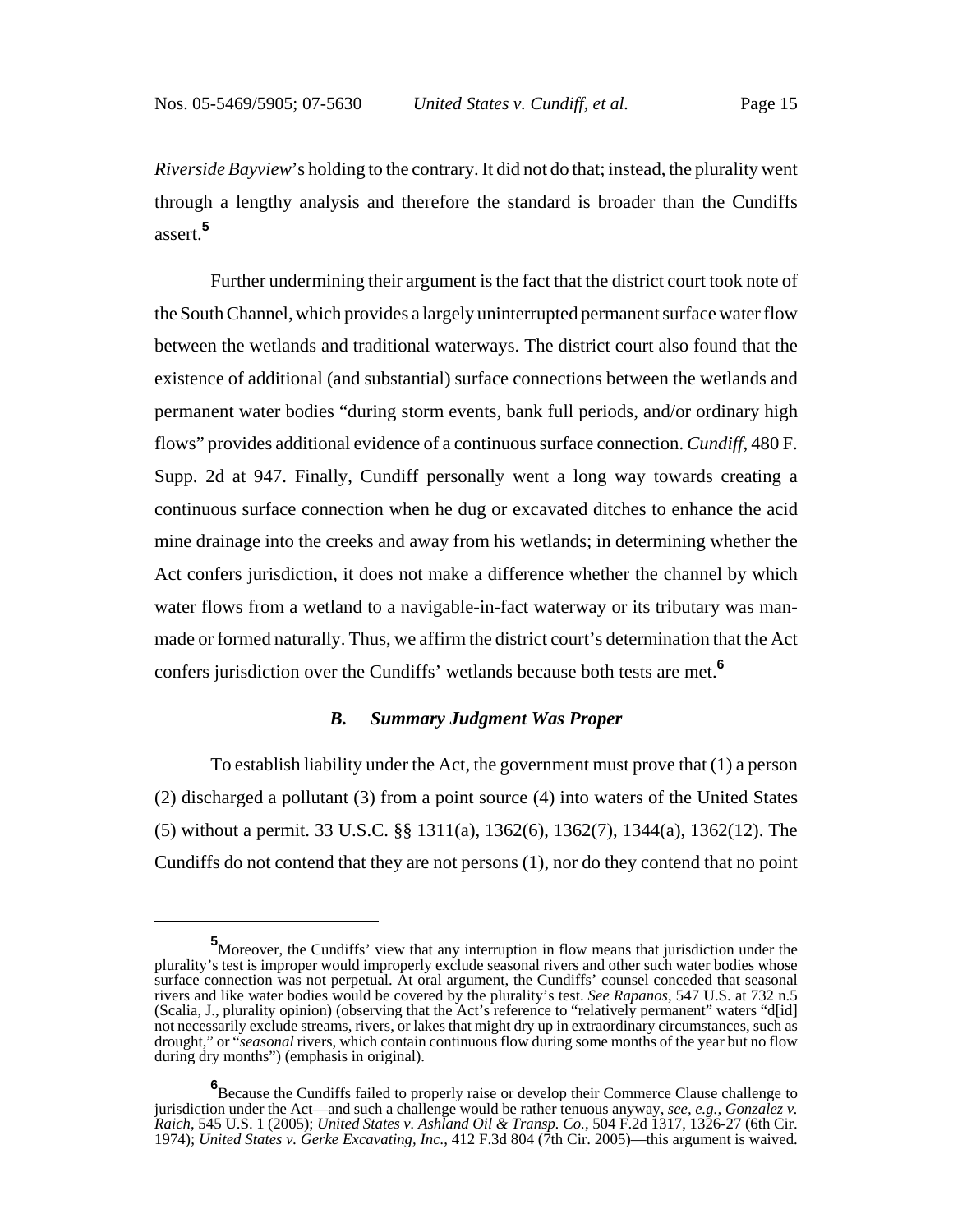source was involved (3), and we have already determined that the wetlands here are waters of the United States (4). The Cundiffs contend that they have not discharged any pollutants (2) and, while they concede that they did not have a permit from the Corps, they assert that their activities fell into one of the relevant exemptions (though not the "recapture" provision) and thus were not required to have one (5).<sup>*f*</sup>

#### **1. Discharge of a pollutant**

The Clean Water Act defines the "discharge of a pollutant" as "any addition of any pollutant to navigable waters from any point source." 33 U.S.C. § 1362(12)(A). "Pollutant" includes not only traditional contaminants like "radioactive" or "chemical waste," but also basic solids like "dredged spoil, . . . rock, sand [and] cellar dirt." 33 U.S.C. § 1362(6). Latching onto "addition," the Cundiffs argue that the regulation defining a pollutant to include "sidecasting" goes beyond the authority the Act grants. In other words, they argue that it is unreasonable for the agency to interpret "discharge of a pollutant" to cover situations not involving the introduction of foreign material into the area.

Sidecasting involves the addition of dredged or excavated dirt from a removal site (here, the ditches the Cundiffs dug), to some disposal site (here, the Cundiffs' own wetlands). Sidecasting's purpose is to fill wetlands to dry them out. Although it is plausible to read "addition" as covering only completely foreign materials, that reading is foreclosed because "pollutant" is *defined* in the Act to specifically include "dredged spoil"—the Cundiffs would read that term out of the Act. Further, the Act is not concerned with mere "material," but instead with the addition of "pollutants"—material can be benign in one spot and seriously disruptive to the surrounding ecological system in another. As the Fourth Circuit has stated, once you have dug up something, it becomes

**<sup>7</sup>** The Cundiffs also assert that Seth Cundiff should have been dismissed from the lawsuit because, while he unquestionably owned part of the wetlands, he had leased them back to his father, Rudy Cundiff, and only Rudy engaged in any of the disputed activities. This argument fails, however, because even though he leased his tract, Seth Cundiff both owned it and had knowledge of Rudy Cundiff's activities. So the district court did not abuse its discretion in denying the motion to dismiss Seth Cundiff from the lawsuit.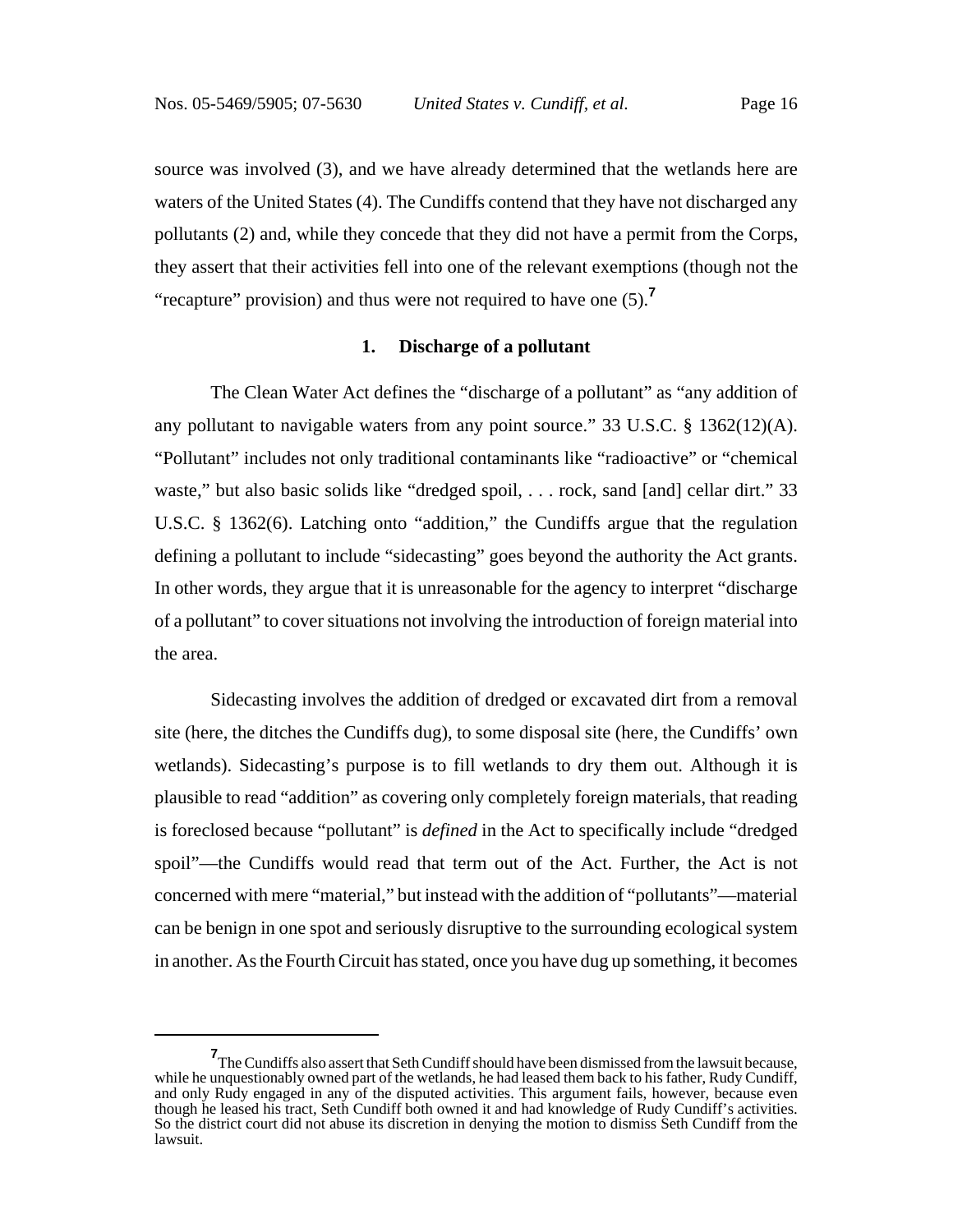"dredged spoil," a statutory pollutant and a type of material that up until then was not present [in the wetlands]. It is of no consequence that what is now dredged spoil was previously present on the same property in [a] less threatening form . . . . What is important is that once a material was excavated from the wetland, its redeposit in the same wetland added a pollutant where none had been before.

*United States v. Deaton ("Deaton I")*, 209 F.3d 331, 335 (4th Cir. 2000); *see also Avoyelles Sportsmen's League, Inc. v. Marsh*, 715 F.2d 897, 920-21 (5th Cir. 1983). And even if the statute was ambiguous on whether the prohibition on the "addition" of pollutants included sidecasting, it is nevertheless a reasonable agency interpretation and must be accorded deference. *Chevron*, 467 U.S. at 843.**<sup>8</sup>**

The Cundiffs' other argument is that, if the regulations are nevertheless valid, then their dredging, filling, and mechanized landclearing activities nevertheless fall into the exception to the "discharge of dredged material" for "de minimis, incidental soil movement occurring during normal dredging operations." 51 Fed. Reg. 41,206, 41,232 (Nov. 13, 1986), codified at 33 C.F.R. § 323.2(d) (1990). Although this argument was probably waived, *see Thurman v. Yellow Freight Sys.*, 97 F.3d 833, 835 (6th Cir. 1996), the assertion that the Cundiffs merely left some fallback incidental to ditch digging cannot be credited: they actively filled the wetlands with dredged spoil and covered roughly 5.3 acres of wetlands next to about 11,900 feet of ditches. This goes far beyond being "de minimis."**<sup>9</sup>** Thus, they discharged a pollutant under the Act.

**<sup>8</sup>** Although not cited by either party, it is arguable that *National Wildlife Federation v. Consumers Power Co.*, 862 F.2d 580, 584 (6th Cir. 1988), would in some ways support the Cundiffs' assertion that sidecasting is beyond the agency's authority. In that case this Court upheld an agency determination by the EPA that the discharge of pollutants from one body of water to a contiguous one was not an "addition" because it did not add a foreign pollutant. But *Consumers Power* is distinguishable because it was about agency deference to the EPA's interpretation of "addition," *Catskill Mountains Chapter of Trout Unlimited, Inc. v. City of New York*, 273 F.3d 481, 489-94 (2d Cir. 2001) (distinguishing *Consumers Power*)—indeed, the *Consumers Power* Court referred to the definition it was upholding as "circular." Moreover, *Consumers Power* was about normal dam operations that resulted in changes to water quality, while this case concerns a defendant who took proactive steps to purposefully alter and fill his wetlands.

**<sup>9</sup>**<br>The current form of the regulations exclude "incidental fallback," 33 C.F.R. § 323.2(d)(3)(iii), and activities that do not have more than a "de minimis (i.e. inconsequential) effect on the area." *Id.* at § 323.2(d)(6). The Cundiffs' activities were neither "incidental" nor "inconsequential."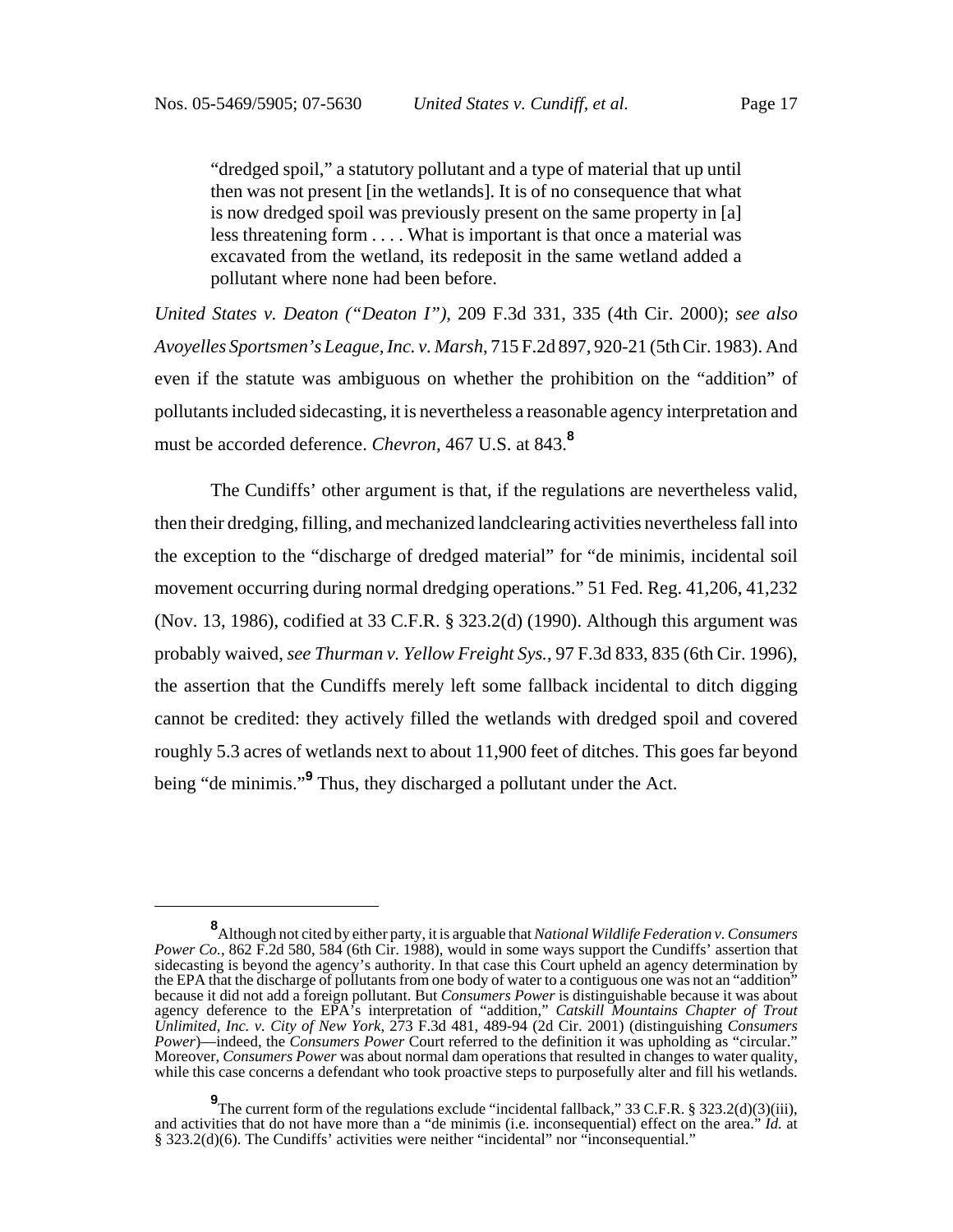#### **2. Permit requirement**

Although the Cundiffs do not dispute that they did not have a valid section 404 permit when digging ditches and clearing their wetlands, they nevertheless argue that their activities fell into one of the statutory exemptions, though not into the "recapture provision." *See* 33 U.S.C. § 1344(f)(1)-(2). Specifically, the Cundiffs argue that their activities fall into either the farming exception,  $\S$  1344(f)(1)(A), or the drainage ditch maintenance exception,  $\S 1344(f)(1)(C)$ . "The defendants bear the burden of establishing both that they qualify for one of the exemptions of  $\S 1344(f)(1)$  and that their actions are not recaptured by § 1344(f)(2)." *Greenfield Mills, Inc. v. Macklin*, 361 F.3d 934, 955 (7th Cir. 2004).

The farming exception exempts from the permit requirement the "discharge of dredged or fill material" from "normal farming, silviculture, and ranching activities."  $§$  1344(f)(1)(A). As the statute and regulations both require, the disputed activities "must" be part of an established (i.e., on-going) farming, silviculture, or ranching operation" and they cease to be "established when the area on which it was conducted has been converted to another use or has lain idle so long that modifications to the hydrological regime are necessary to resume operations." 33 C.F.R. § 323.4(a)(1)(ii). The Cundiffs' wetlands fail both requirements: before the Cundiffs took over and began their landclearing activities, the land had not been used as a farm for many decades prior and no one disputes that no farming could take place on the wetlands without significant changes—the entire point of Rudy Cundiff's activities was to significantly alter the wetlands to make them arable. Of course, such activities are not universally impermissible, but they do require a permit. Thus the farmland exception does not apply.

Nor does the drainage ditch maintenance exception apply. Section 1344(f)(2)(C) exempts the discharge of dredged or fill material "for the purpose of construction or maintenance of farm or stock ponds or irrigation ditches, or the maintenance of drainage ditches." Note the difference in language between the two clauses: while the exemption applies to the maintenance *or construction* of farm or stock ponds or irrigation ditches, it only applies to the *maintenance* of drainage ditches and not their construction. The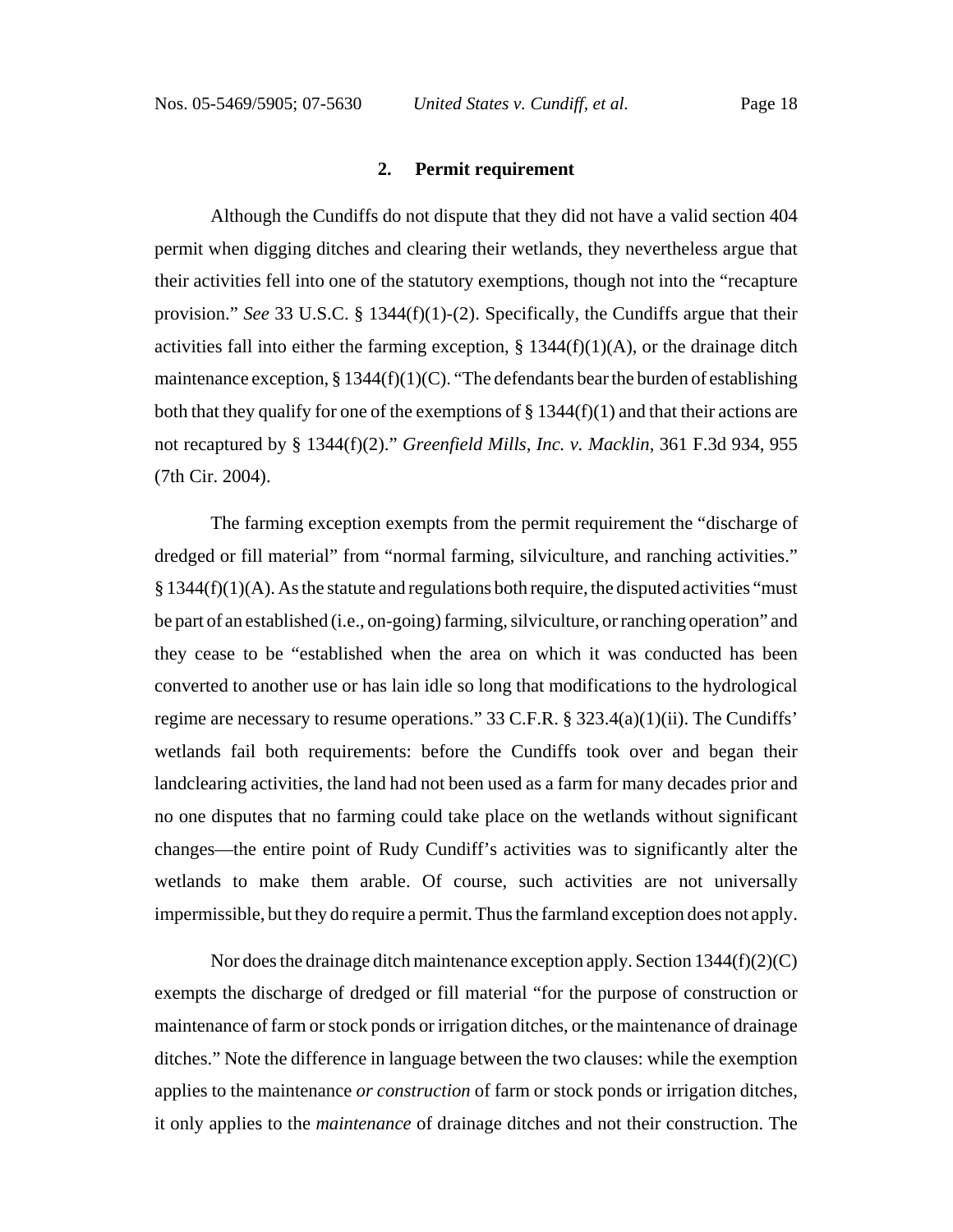regulations make this explicit. 33 C.F.R. § 323.4(a)(3) (observing exemption for "the maintenance (but not construction) of drainage ditches"). The district court found that the Cundiffs' activities were not limited to merely maintaining existing and functioning ditches, but instead involved both digging brand new ones and excavating ditches that had no function or ability to function as drainage ditches, and neither can be considered mere "maintenance."

Even if the Cundiffs' activities fell within either the farming or drainage ditch maintenance exemptions, they would still have been required to get a permit under the "recapture provision," 33 U.S.C.  $\S$  1344(f)(2), which states that a permit is still required whenever a dredging activity has "as its purpose bringing an area of the navigable waters into a use to which it was not previously subject," and the "flow or circulation of navigable waters may be impaired or the reach of such waters reduced." *Id.* To fall within this provision, both elements must be met. *See Macklin*, 361 F.3d at 949. Here, Rudy Cundiff freely admitted that he excavated the ditches to convert the wetlands into being suitable for crop production, and the method by which he attempted to do so—drying the wetlands out to transform them into farmland—obviously would, if successful, "impair[]" the "flow or circulation of navigable waters" or "reduce" their reach. 33 U.S.C. § 1344(f)(2). So, even if the Cundiffs' activities fell into one of the exemptions above, they still would have been required to have obtained a permit under the recapture provision. And because the government has thus satisfied its prima facie case against the Cundiffs by proving all five required elements, the district court properly granted summary judgment on their liability.

### *C. The District Court Did Not Abuse Its Discretion in Imposing Remedies*

Remediation orders are reviewed for abuse of discretion. *See United States v. Norris*, 937 F.2d 286, 288 (6th Cir. 1991). Courts have considered three factors when evaluating remediation or restoration proposals: (1) whether the proposal would confer maximum environmental benefits, (2) whether it is achievable as a practical matter, and (3) whether it bears an equitable relationship to the degree and kind of wrong to be remedied. *United States v. Deaton ("Deaton II")*, 332 F.3d 698, 714 (4th Cir. 2003)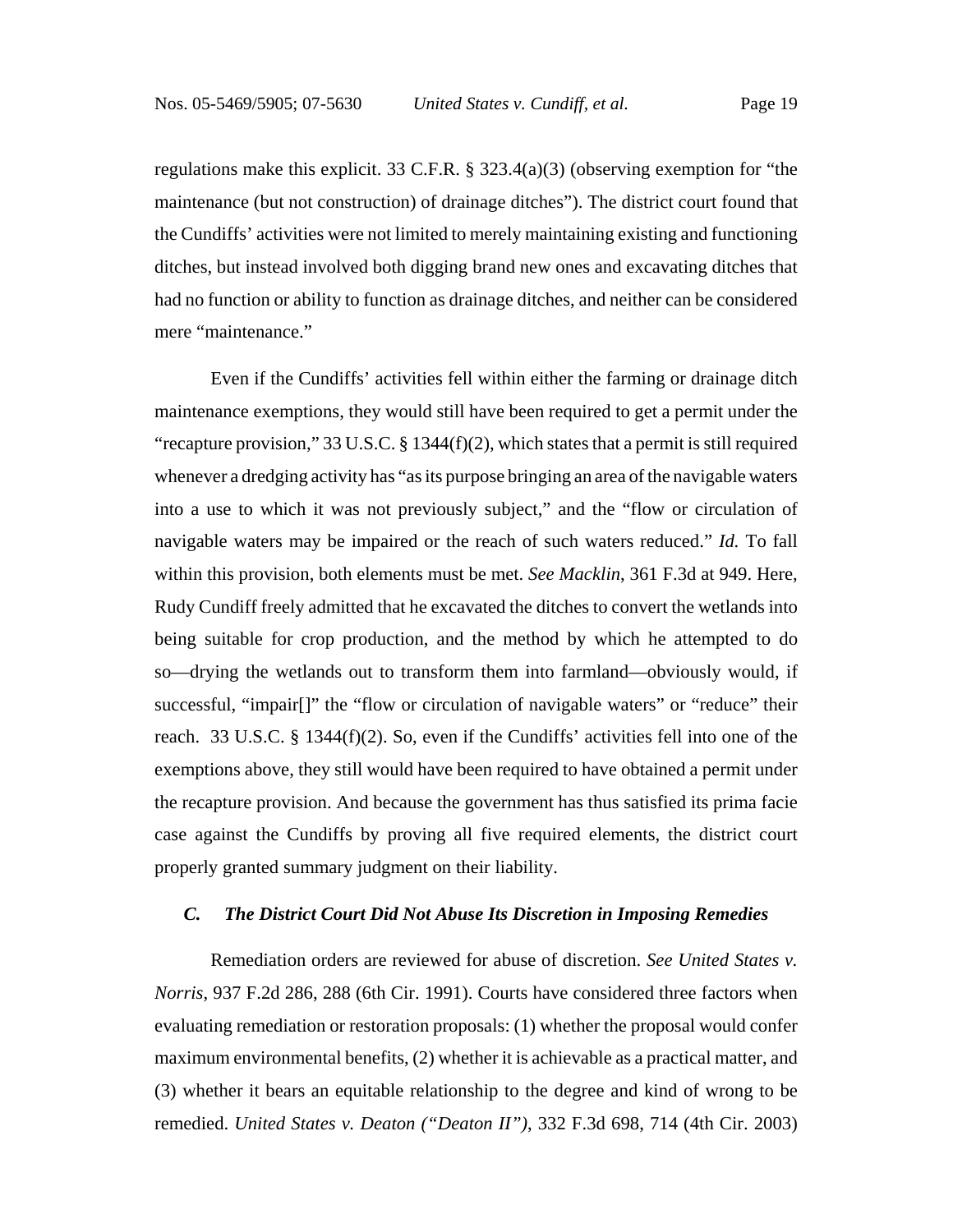(citing cases). Here, the district court analyzed each factor based on the evidence in rejecting the Cundiffs' proposals and accepting the government's proposed restoration plan. The government's plan consists primarily of filling in the ditches on the northern tract, cutting branches in the ditches on the southern tract to restore the wetlands, planting trees on the southern tract to replace the ones the Cundiffs removed, restoring previous plant and animal life, and placing riprap (loose rocks assembled as a foundation) where the northern tract's ditches enter Caney Creek to prevent erosion. The Cundiffs' challenge to the district court's judgment is largely a quarrel with the court's factual findings, which were not clearly erroneous, though they also argue that the government's plan will not allow them to see sufficient future profits. The Cundiffs also claim that what they were already doing would have led to the restoration of the wetlands.

Taking this latter contention first, the district court flatly rejected it, finding instead that the government's plan would "confer maximum environmental benefits." And while the amount of money that the Cundiffs might receive in the future is generally included as a factor in equity, the court also found that the Cundiffs' violations were "intentional, flagrant, egregious, and openly defiant, so as to militate against any equitable considerations." J.A. 51-52. Thus, in light of these findings and the Clean Water Act's goal of "restoring and maintaing the chemical, physical, and biological integrity of the Nation's waters," 33 U.S.C. § 1251(a), the district court did not abuse its discretion in entering the remediation order.

#### **IV.**

The Cundiffs' counterclaims are rather nebulous, but they roughly fall into three categories: (A) Constitutional takings-based counterclaims alleging that the government's actions constituted an uncompensated taking without due process; (B) duty-based counterclaims alleging that the federal government owed them a mandatory duty to mitigate damage to their property caused by the acid water runoff from the nearby abandoned mine; and (C) tort-based counterclaims alleging liability for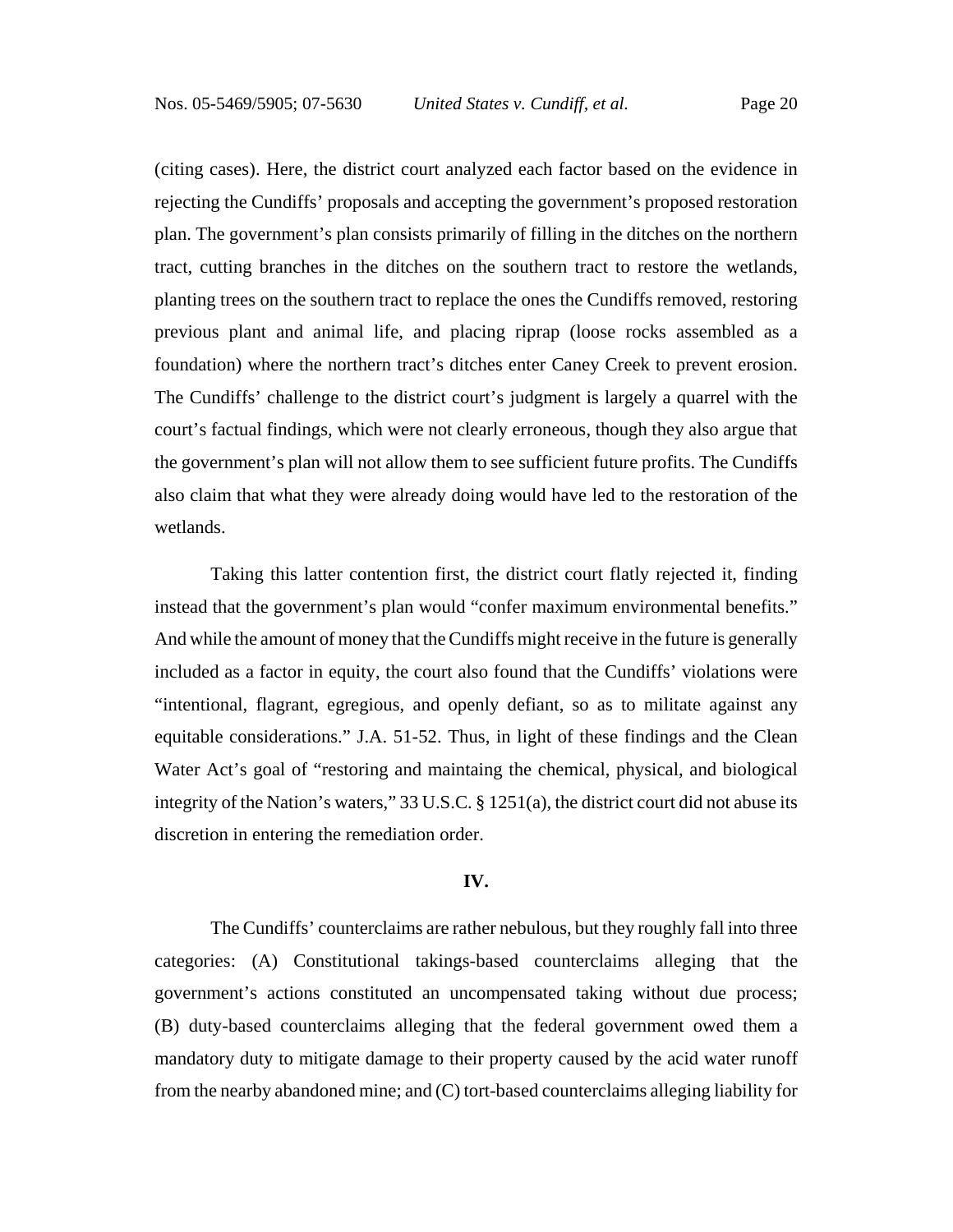the government's failure to fix the acid mine runoff or for the government's conduct in enforcing the Act. Each fails as a matter of law.

## *A. Takings Counterclaims*

The Cundiffs claim that the governments' actions—either because of the remediation plan or because of the mine's drainage onto the Cundiffs' property—constituted an uncompensated taking without due process under the Fifth Amendment. The merits of this argument are specious,**10** but this claim has a bigger problem: The Tucker Act gives the Court of Federal Claims exclusive subject matter jurisdiction over takings claims seeking more than \$10,000. 28 U.S.C. § 1491. Although the Cundiffs are not clear about how much they exactly seek, they seek more than \$10,000,000 altogether. And the Cundiffs never specifically refuted that this jurisdictional threshold applies, and thus their takings counterclaims were properly dismissed.

#### *B. Mandatory Duty Counterclaims*

The Cundiffs assert that the federal government owed them a mandatory duty to prevent or remediate runoff from the mine from seeping onto their property under the Surface Mining Control and Reclamation Act ("SMCRA"). *See* 20 U.S.C. § 1270. Although the SMCRA grants a private right of action against the government for the failure to perform mandatory duties, *id.* at § 1270(a)(2); *see also* 5 U.S.C. § 702 (providing judicial review to persons who have suffered a legal wrong because of an agency action under the APA), it only authorizes abandoned mine reclamation activities on properties adversely affected by abandoned mines and "for which there is no continuing reclamation responsibility under State or other federal laws." *Id.* at § 1234. It furthermore envisions that—while paid for by fees collected from current mine operators—the mine reclamation projects will be undertaken by *state* governments. *See id.* at § 1201(f). When a state submits a mine reclamation program consistent with the

**<sup>10</sup>**It is unlikely that a takings claim would succeed: the damage the Cundiffs complain of results from the acid mine drainage from the nearby abandoned mine, which is owned by some third party and has never been owned or operated by the federal government.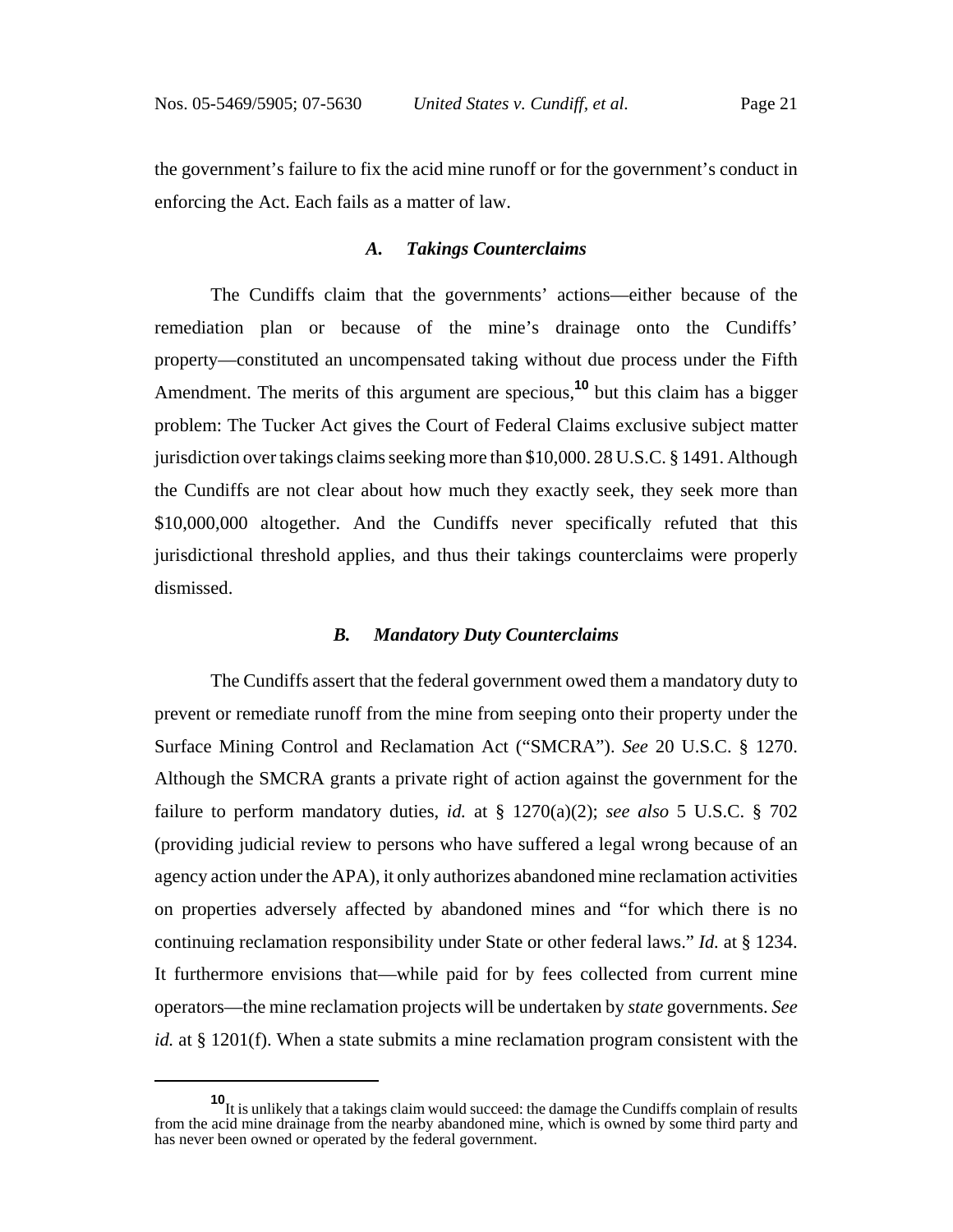SMCRA, that state is given the "exclusive responsibility and authority" to implement it. *Id.* at § 1235(d). Kentucky has an approved reclamation program, so the responsibility and authority over remediating pollutants that drain out of abandoned coal mines like the one near the Cundiffs' property does not lie with the federal government. Thus, the Cundiffs' mandatory duty counterclaims were properly dismissed.

### *C. Tort Counterclaims*

The Federal Tort Claims Act confers jurisdiction on federal courts to hear cases only "under circumstances where the United States, if a private person, would be held liable to the claimant in accordance with the law of the place where the act or omission occurred." 28 U.S.C. § 1346(b)(1). The Tort Claims Act thus neither *creates* causes of action against the United States nor provides a means of enforcing federal statutory duties. Rather, it "constitutes consent to suit and is fundamentally limited to cases in which a private individual [would be liable] under like circumstances." *Myers v. United States*, 17 F.3d 890, 894 (6th Cir. 1994). To succeed, the Cundiffs must therefore show that they have pleaded facts by which a private individual would be liable under Kentucky law. They have not.

The gravamen of the Cundiffs' argument is that the abandoned coal mine seeps acid water onto their property so the United States should be liable. But, as observed above, the United States has never owned nor operated that mine, and there is no cognizable legal theory in Kentucky by which someone could be sued for failing to stop fluid from draining out of some third-party's abandoned coal mine. Insofar as the Cundiffs assert that though a private individual would not be liable yet nevertheless the federal government should be, the response is two-fold. First, Kentucky has never recognized such a lawsuit, and, second, there cannot be a universal common-law duty on the federal government to clean up anything and everything that adversely affects someone's property, even when caused by third-parties. Although the Cundiffs cite a plethora of cases where liability attached, *see, e.g.*, *City of Ashland v. Smith*, 340 S.W.2d 208 (Ky. 1960); *Louisville & Nashville R.R. v. Bush*, 336 S.W.2d 578 (Ky. 1960), *Cissell v. Grimes*, 383 S.W.2d 128 (Ky. 1964), in each the liable party either owned the source